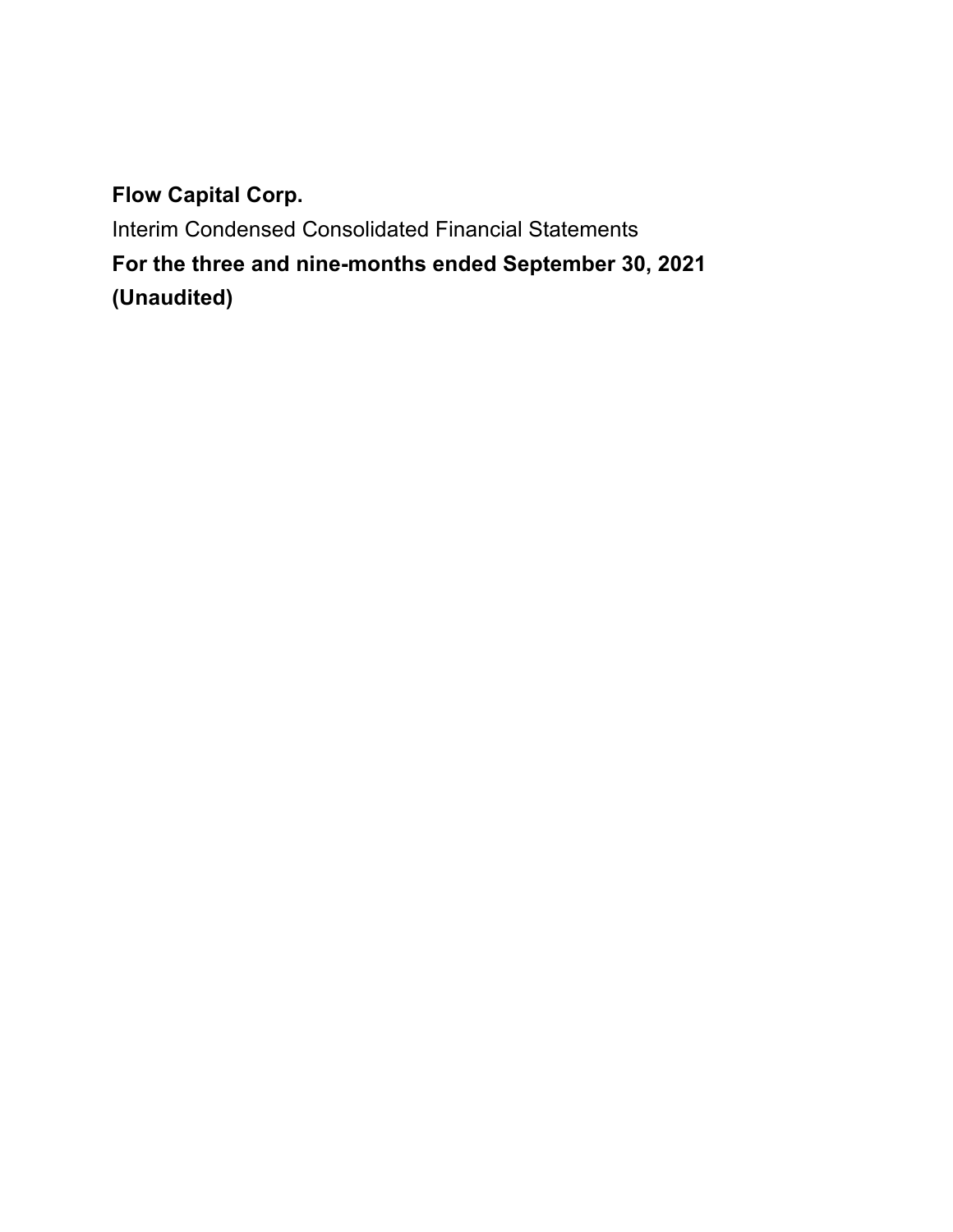# **Consolidated Statements of Financial Position**

**(Canadian dollars - Unaudited)**

|                                                 | <b>Note</b> | September 30,<br>2021 | December 31,<br>2020 |
|-------------------------------------------------|-------------|-----------------------|----------------------|
| <b>Assets</b>                                   |             |                       |                      |
| <b>Current Assets</b>                           |             |                       |                      |
| Cash and cash equivalents                       | 7           | \$<br>8,498,661       | \$<br>7,141,988      |
| Accounts receivable and accrued income          |             | 1,482                 | 1,420                |
| Investments - current portion                   | 9           | 2,113,268             | 5,925,359            |
| Finance lease asset – current portion           | 10          |                       | 325,097              |
| Prepaid expenses and other receivables          | 8           | 484,333               | 524,697              |
| <b>Total Current Assets</b>                     |             | 11,097,744            | 13,918,561           |
| <b>Non-Current Assets</b>                       |             |                       |                      |
| Property and equipment                          |             | 71,548                | 90,823               |
| Deferred tax asset                              |             | 378,021               |                      |
| Investments – non-current portion               | 9           | 30,085,186            | 23,847,928           |
| <b>Total Non-Current Assets</b>                 |             | 30,534,755            | 23,938,751           |
| <b>Total Assets</b>                             |             | \$<br>41,632,499      | \$<br>37,857,312     |
| <b>Liabilities and Shareholders' Equity</b>     |             |                       |                      |
| <b>Current Liabilities</b>                      |             |                       |                      |
| Accounts payable and accrued liabilities        |             | \$<br>3,263,033       | \$<br>2,458,634      |
| Income tax liability                            |             | 1,715,534             | 398,374              |
| Lease liability - current portion               | 10          | 21,490                | 365,694              |
| Redeemable debt - current portion               | 13          |                       | 2,620,029            |
| <b>Total Current Liabilities</b>                |             | 5,000,057             | 5,842,731            |
| <b>Non-Current Liabilities</b>                  |             |                       |                      |
| Provisions - non-current portion                | 12          | 375,440               | 375,440              |
| Deferred tax liability                          |             |                       | 502,376              |
| Lease liability - non-current portion           | 10          | 27,966                | 45,315               |
| Redeemable debt - non-current portion           | 13          | 15,174,383            | 13,119,971           |
| <b>Total Non-Current Liabilities</b>            |             | 15,577,789            | 14,043,102           |
| <b>Shareholders' Equity (Note 14)</b>           |             |                       |                      |
| Share capital                                   |             | \$<br>52,144,024      | \$<br>52,538,126     |
| Warrants                                        |             | 486,624               | 486,624              |
| Contributed surplus                             |             | 683,525               | 656,612              |
| Accumulated other comprehensive loss            |             | (374, 223)            | (437, 143)           |
| Accumulated deficit                             |             | (31, 885, 297)        | (35, 272, 740)       |
| <b>Total Shareholders' Equity</b>               |             | 21,054,653            | 17,971,479           |
| <b>Total Liability and Shareholders' Equity</b> |             | \$<br>41,632,499      | \$<br>37,857,312     |

See accompanying notes to financial statements.

Approved on behalf of the Board of Directors on November 11, 2021:

Externon Lobo" ("Vernon Lobo" metalliculari e "Alan Torrie" ("Alan Torrie" Man Torrie" ("Alan Torrie" ("Alan Torrie" ("Alan Torrie" ("Alan Torrie" ("Alan Torrie" ("Alan Torrie" ("Alan Torrie" ("Alan Torrie" ("Alan Torrie" Vernon Lobo, Director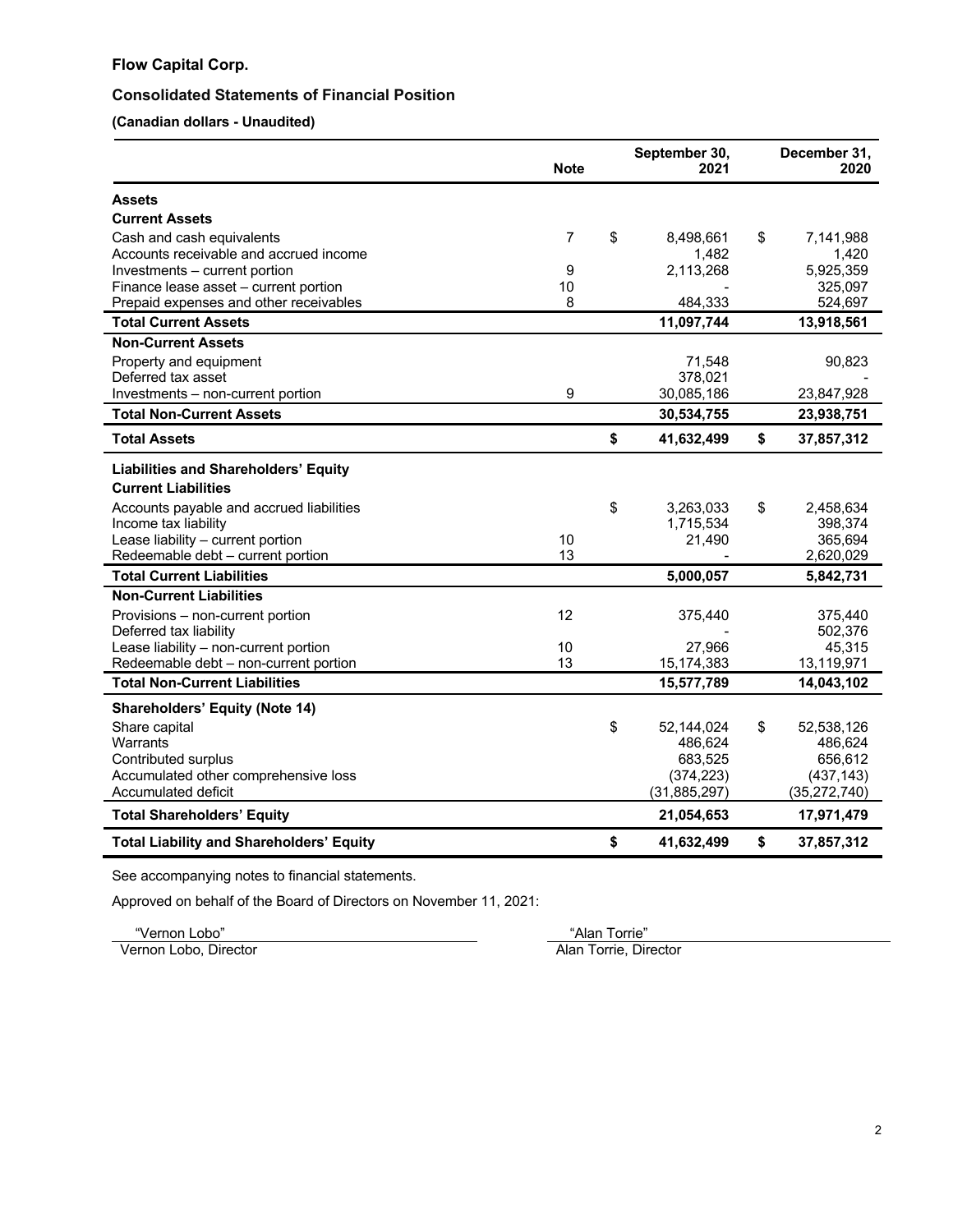# **Consolidated Statements of Comprehensive Income/(Loss)**

**(Canadian dollars – Unaudited)**

|                                               | <b>Note</b> | <b>Three months</b><br>ended<br>Sep 30, 2021 | <b>Three months</b><br>ended<br>Sep 30, 2020 | <b>Nine months</b><br>ended<br>Sep 30, 2021 | Nine months<br>ended<br>Sep 30, 2020 |
|-----------------------------------------------|-------------|----------------------------------------------|----------------------------------------------|---------------------------------------------|--------------------------------------|
| <b>Revenues</b>                               |             |                                              |                                              |                                             |                                      |
| Income from investments at fair value         |             |                                              |                                              |                                             |                                      |
| Royalty and loan payment income               | 15          | \$<br>1,182,866                              | \$<br>1,610,792                              | \$<br>4,485,123                             | \$<br>3,837,054                      |
| Foreign exchange (loss) gain                  | 15          | 144,901                                      | (214, 793)                                   | (218, 223)                                  | 229,517                              |
| Realized gain (loss) from sale of investments | 15          | 4,837,771                                    | 250,000                                      | 9,194,067                                   | 475,970                              |
| Adjustments to fair value                     | 15          | (6, 282, 460)                                | 2,107,434                                    | (6, 416, 345)                               | 1,860,755                            |
| Income (loss) from investments at fair        |             | (116, 922)                                   | 3,753,433                                    | 7,044,622                                   | 6,403,296                            |
| value                                         |             |                                              |                                              |                                             |                                      |
| <b>Other income</b>                           |             |                                              |                                              |                                             |                                      |
| Other interest, fee income and gains          | 15          | (62, 173)                                    | 85,763                                       | 39,357                                      | 363,783                              |
| <b>Total Revenues</b>                         |             | (179, 095)                                   | 3,839,196                                    | 7,083,979                                   | 6,767,079                            |
| <b>Operating Expenses</b>                     |             |                                              |                                              |                                             |                                      |
| Salaries, benefits and staffing costs         | 16          | \$<br>298,879                                | \$<br>344,708                                | \$<br>958,886                               | \$<br>1,104,756                      |
| Restructuring costs                           | 16          |                                              |                                              | 65,579                                      | 447,770                              |
| Share-based compensation                      | 17          | 24,590                                       | 123,467                                      | 80,889                                      | 294,579                              |
| Depreciation                                  |             | 4,549                                        | 27.947                                       | 21,350                                      | 87,859                               |
| Professional fees                             |             | 118,419                                      | 130,816                                      | 519,927                                     | 711,187                              |
| Office and general administrative             |             | 223,017                                      | (106, 724)                                   | 505,122                                     | 180,922                              |
| <b>Total Operating Expenses</b>               |             | 669,454                                      | 520,214                                      | 2,151,753                                   | 2,827,073                            |
| <b>Operating Profit (Loss)</b>                |             | \$<br>(848, 549)                             | \$<br>3,318,982                              | \$<br>4,932,226                             | \$<br>3,940,006                      |
| Financing expense                             | 18          | 372,872                                      | 1,473,454                                    | 1,165,187                                   | 2,436,118                            |
| Profit (loss) before income taxes             |             | (1,221,421)                                  | 1,845,528                                    | 3,767,039                                   | 1,503,888                            |
| <b>Income Taxes</b>                           |             |                                              |                                              |                                             |                                      |
| Current income tax expense (recovery)         |             | \$<br>99,319                                 | \$                                           | \$<br>1,316,434                             | \$                                   |
| Deferred tax expense (recovery)               |             | (280, 358)                                   |                                              | (882, 863)                                  |                                      |
| <b>Total Income Tax (recovery)</b>            |             | \$<br>(181, 039)                             | \$<br>٠                                      | \$<br>433,572                               | \$                                   |
| <b>Net Profit (Loss)</b>                      |             | \$<br>(1,040,382)                            | \$<br>1,845,528                              | \$<br>3,333,467                             | \$<br>1,503,888                      |
| Other comprehensive income                    |             |                                              |                                              |                                             |                                      |
| Foreign currency translation                  |             | 297,136                                      | (137, 326)                                   | 62,920                                      | 95,574                               |
| <b>Total Comprehensive Income</b>             |             | \$<br>(743, 246)                             | \$<br>1,708,202                              | \$<br>3,396,388                             | \$<br>1,599,462                      |
| Earnings (loss) per share (Note 19)           |             |                                              |                                              |                                             |                                      |
| Earnings (loss) per share                     |             |                                              |                                              |                                             |                                      |
| Basic earnings (loss) per share               |             | \$<br>(0.0333)                               | \$<br>0.0561                                 | \$<br>0.1059                                | \$<br>0.0428                         |
| Diluted earnings (loss) per share             |             | \$<br>(0.0333)                               | \$<br>0.0561                                 | \$<br>0.1032                                | \$<br>0.0428                         |

See accompanying notes to financial statements.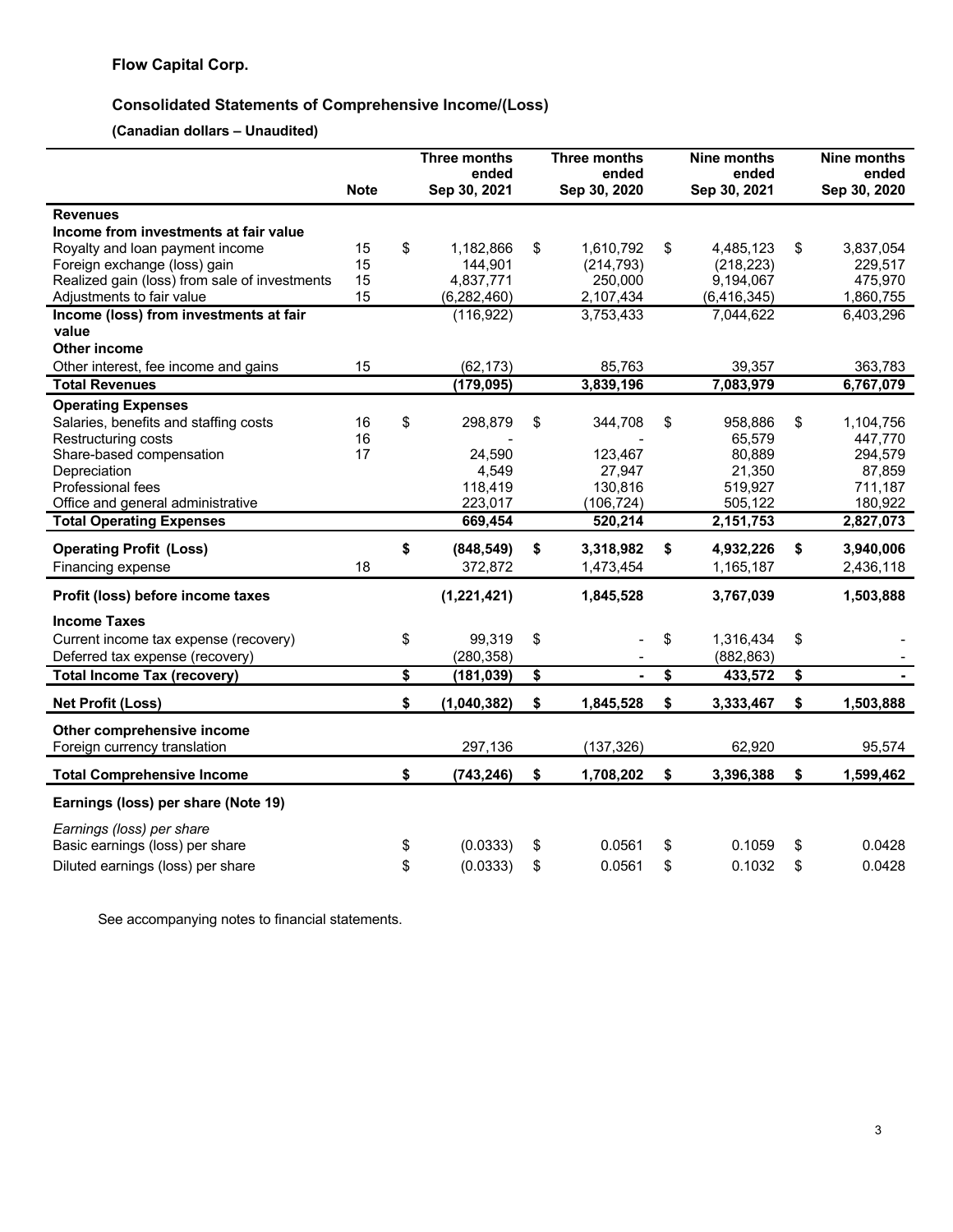# **Consolidated Statements of Changes in Equity**

**(Canadian dollars - Unaudited)**

|                              | Number of<br>shares | <b>Note</b> | Share capital | <b>Accumulated other</b><br>comprehensive<br>(loss) | <b>Warrants</b> | Contributed<br>surplus   | Accumulated<br>deficit   | <b>Total</b> |
|------------------------------|---------------------|-------------|---------------|-----------------------------------------------------|-----------------|--------------------------|--------------------------|--------------|
| Balance, January 1, 2020     | 38,847,337          |             | \$54,281,689  | \$ (24, 474)                                        | \$486,624       | \$1,386,728              | \$(38,528,585)           | \$17,601,982 |
| Share-based compensation     |                     |             |               |                                                     |                 | (839, 527)               | 1,134,106                | 294,579      |
| Treasury shares cancelled    | (6,377,260)         |             | (1,612,959)   |                                                     |                 |                          | $\blacksquare$           | (1,612,959)  |
| Share cancellation cost      |                     |             | (21, 464)     |                                                     |                 |                          | $\overline{\phantom{a}}$ | (21, 464)    |
| Foreign currency translation |                     |             |               | 95,574                                              |                 |                          |                          | 95,574       |
| Net income for the period    |                     |             |               | $\overline{\phantom{a}}$                            |                 | $\overline{\phantom{a}}$ | 1,503,888                | 1,503,888    |
| Balance, September 30, 2020  | 32,470,077          |             | \$52,647,266  | \$71,100                                            | \$486,624       | \$547,201                | \$(35,890,591)           | \$17,861,600 |
| Balance, January 1, 2021     | 32,155,077          |             | \$52,538,126  | \$ (437, 143)                                       | \$486,624       | \$656,612                | \$(35,272,740)           | \$17,971,479 |
| Share-based compensation     |                     | 17          |               |                                                     |                 | 26,913                   | 53,976                   | 80,889       |
| Treasury shares              | (915,000)           | 14          | (391, 652)    |                                                     |                 |                          | $\blacksquare$           | (391, 652)   |
| Share cancellation cost      |                     |             | (2, 450)      |                                                     |                 |                          | $\overline{\phantom{a}}$ | (2,450)      |
| Foreign currency translation |                     |             |               | 62,920                                              |                 |                          |                          | 62,920       |
| Net income for the period    |                     |             |               | ٠                                                   |                 | $\overline{\phantom{a}}$ | 3,333,467                | 3,333,467    |
| Balance, September 30, 2021  | 31,240,077          |             | 52,144,024    | \$ (374, 223)                                       | \$486,624       | 683,525                  | \$ (31,885,297)          | \$21,054,653 |

See accompanying notes to financial statements.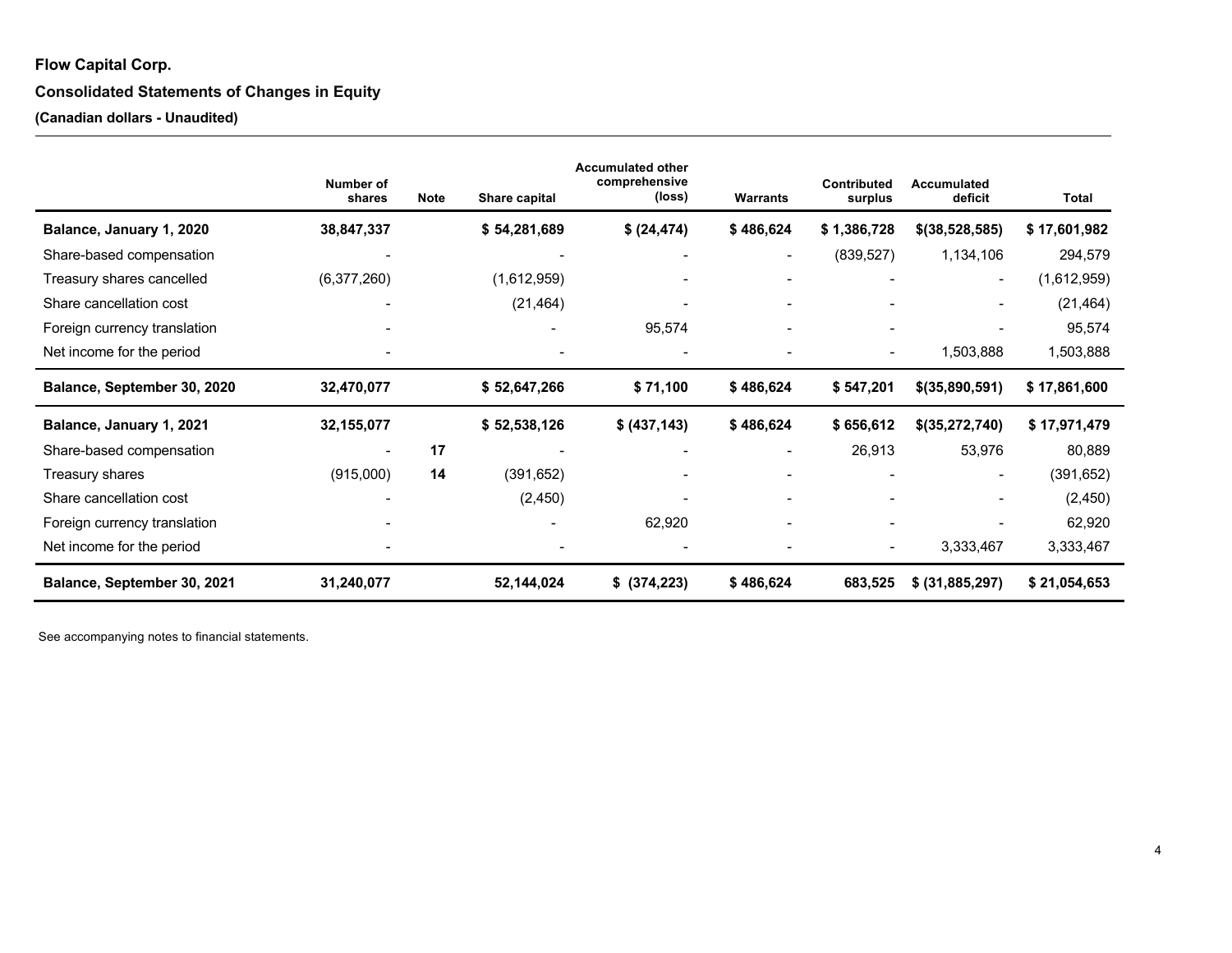# **Flow Capital Corp. Consolidated Statements of Cash Flows**

**(Canadian dollars -Unaudited)**

|                                                                     | Three months<br>ended |    |               | Three months<br>ended |    | Nine months<br>ended |      | Nine months<br>ended |
|---------------------------------------------------------------------|-----------------------|----|---------------|-----------------------|----|----------------------|------|----------------------|
|                                                                     | <b>Note</b>           |    | Sept 30, 2021 | Sept 30, 2020         |    | Sept 30, 2021        |      | Sept 30, 2020        |
| <b>Cash flows from operating activities</b>                         |                       |    |               |                       |    |                      |      |                      |
| Net profit (loss)                                                   |                       | \$ | (1,040,381)   | \$<br>1,845,528       | \$ | 3,333,468            | - \$ | 1,503,888            |
| Adjustments for non-cash items                                      |                       |    |               |                       |    |                      |      |                      |
| Share-based compensation                                            |                       |    | 24,590        | 123,467               |    | 80,889               |      | 294,579              |
| Depreciation                                                        |                       |    | 4,549         | 27,947                |    | 21,350               |      | 87,859               |
| Adjustments relating to investments at fair value                   |                       |    |               |                       |    |                      |      |                      |
| Unrealized foreign exchange loss (gain)                             |                       |    | (42, 794)     | 214,793               |    | 32,153               |      | (229, 517)           |
| Adjustments to fair value                                           |                       |    | 6,282,460     | (2, 107, 434)         |    | 6,376,845            |      | (1,860,755)          |
| Realized (gain) on sale of equity securities and                    |                       |    |               |                       |    |                      |      |                      |
| royalty buyouts                                                     |                       |    | (4,837,771)   | (250,000)             |    | (9, 194, 067)        |      | (475, 970)           |
| New investments and loan advances                                   |                       |    | (8, 117, 925) |                       |    | (17, 303, 325)       |      | (1,470,395)          |
| Repayment of promissory note<br>Proceeds received on sale of shares |                       |    | 4,653,499     |                       |    | 5,483,213            |      | 1,500,000<br>225,970 |
| Buyout and redemption of investments                                |                       |    | 2,138,764     | 250,000               |    | 12,310,546           |      | 320,935              |
| Gain on equity investments received on buyout                       |                       |    |               |                       |    | 39,500               |      | 162,500              |
| <b>Other Adjustments</b>                                            |                       |    |               |                       |    |                      |      |                      |
| Financing expense                                                   |                       |    | 372,872       | 1,473,454             |    | 1,165,187            |      | 2,436,118            |
| Income tax expense                                                  |                       |    | (181, 040)    |                       |    | 433,572              |      | 1,891                |
| Changes in working capital items                                    | 21                    |    | (745, 812)    | (10, 497)             |    | (463, 544)           |      | (266, 596)           |
| Net Cash Flows generated from (used in)                             |                       |    |               |                       |    |                      |      |                      |
| <b>Operating Activities</b>                                         |                       |    | (1,488,989)   | 1,567,258             |    | 2,315,787            |      | 2,230,507            |
| <b>Cash flows from financing activities</b>                         |                       |    |               |                       |    |                      |      |                      |
| Other receivables                                                   |                       | \$ |               | \$                    | \$ |                      | \$   | 193,568              |
| Common shares repurchased for treasury                              |                       |    |               | (146, 411)            |    | (394, 102)           |      | (1,634,424)          |
| Convertible debentures redeemed                                     |                       |    |               | (31,000)              |    |                      |      | (35,000)             |
| Lease liability payments                                            |                       |    | (123, 791)    | (217, 252)            |    | (701, 753)           |      | (578, 397)           |
| Interest paid                                                       |                       |    | (388, 671)    | (270, 272)            |    | (1, 172, 958)        |      | (899, 909)           |
| Increase in redeemable debt                                         |                       |    | 2,487,215     | 885,894               |    | 5,288,308            |      | 885,894              |
| Redemption of redeemable debt                                       |                       |    | (3,042,189)   | (500,000)             |    | (4,301,631)          |      | (1,500,000)          |
| Net Cash flows from (used in) Financing<br><b>Activities</b>        |                       |    | (1,067,436)   | (279, 041)            |    | (1, 282, 136)        |      | (3, 568, 268)        |
| Cash flows from investing activities                                |                       |    |               |                       |    |                      |      |                      |
| Purchase of property and equipment                                  |                       | \$ | (2,075)       | \$                    | \$ | (2,075)              | -\$  | (1,048)              |
| Finance lease asset payments                                        |                       |    | 110,966       | 143,069               |    | 325,097              |      | 285,809              |
| Net Cash Flows from (used in) Investing                             |                       |    |               |                       |    |                      |      |                      |
| <b>Activities</b>                                                   |                       |    | 108,891       | 143,069               |    | 323,022              |      | 284,761              |
| Net increase (decrease) in cash during the<br>period                |                       |    | (2, 447, 534) | 1,431,286             |    | 1,356,673            |      | (1,053,000)          |
| Cash and cash equivalents, beginning of period                      |                       |    | 10,946,195    | 7,840,408             |    | 7,141,988            |      | 10,324,694           |
| Cash and cash equivalents, end of period                            | 7 <sup>7</sup>        | \$ | 8,498,661     | \$<br>9,271,694       | \$ | 8,498,661            | \$   | 9,271,694            |

See accompanying notes to financial statements.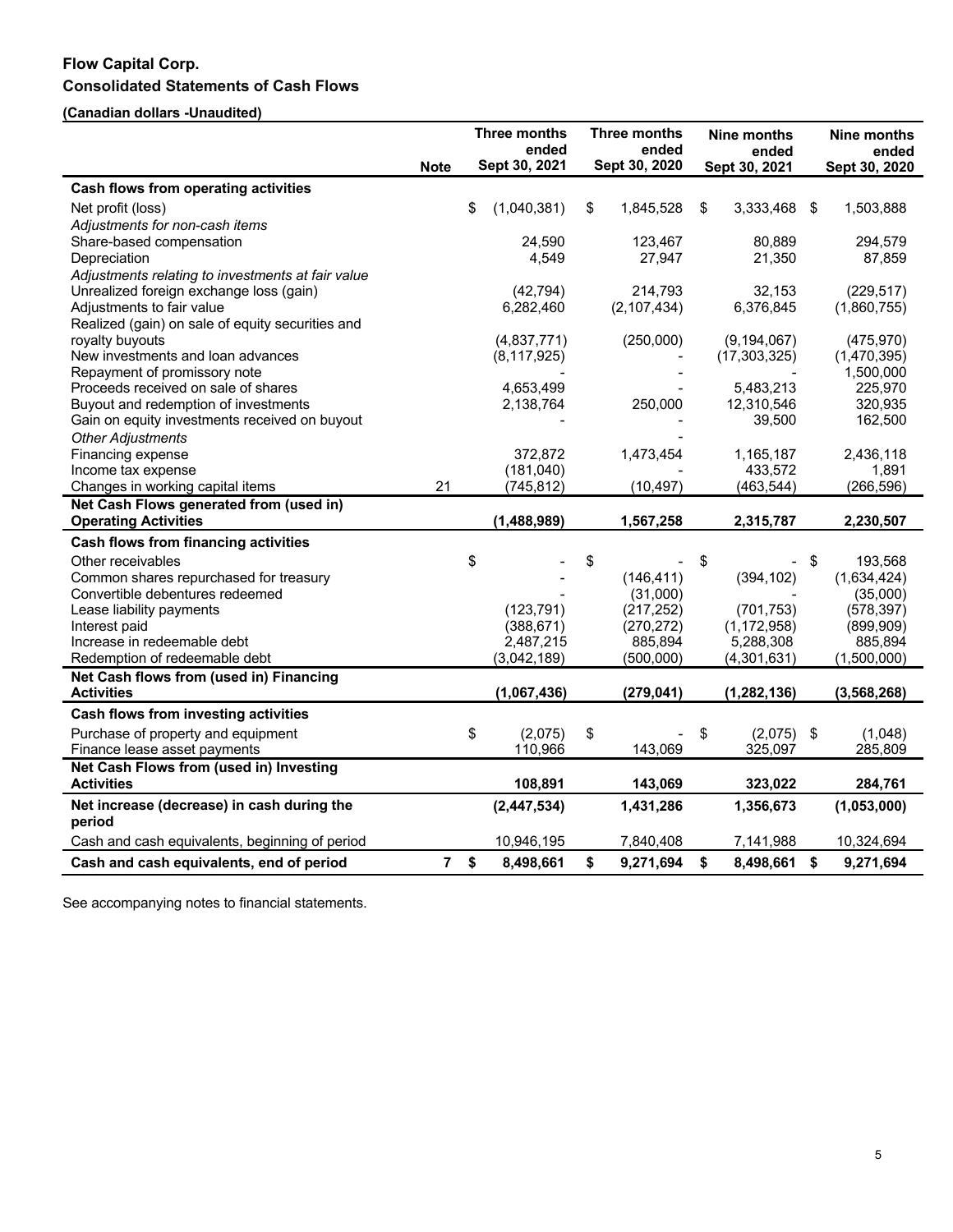# **Notes to the Unaudited Interim Condensed Consolidated Financial Statements In Canadian dollars, for the three and nine-months ended September 30, 2021**

### **1. Corporate information and reporting entity**

Flow Capital Corp. ("Flow Capital", or "the Company") is a company under the jurisdiction of the laws of the Province of British Columbia, Canada, and is domiciled in Canada. The common shares of the Company are traded on the TSX Venture Exchange under the symbol FW. The registered and records office of the Company is Suite 2600, Three Bentall Centre, 595 Burrard Street, Vancouver, British Columbia, V7X 1L3.

The following is a summary of the list of material subsidiaries:

|                                                                        |                                    | Ownership  |
|------------------------------------------------------------------------|------------------------------------|------------|
| Legal name                                                             | Legal status                       | interest % |
| Flow Capital US Corp.                                                  | Subsidiary of Flow Capital, US     | 100        |
| Flow Investment Services Corp. (formerly LOGiQ Asset Management Ltd.)  | Subsidiary of Flow Capital, Canada | 100        |
| Flow Investment Holdings Corp. (formerly 2705535 Ontario Inc.)         | Subsidiary of Flow Capital, Canada | 100        |
| LOGIQ Capital 2016                                                     | Subsidiary of Flow Capital, Canada | 100        |
|                                                                        | Controlled by Flow through         |            |
| Flow Priority Return Fund II LP                                        | contractual arrangements, Canada   | 20         |
| Tuscarora Capital Inc.                                                 | Subsidiary of Flow Capital, Canada | 100        |
| Flow Capital Partnership Holding Corp. (formerly 2535706 Ontario Inc.) | Subsidiary of Flow Capital, Canada | 100        |

On September 30, 2020, Flow Capital formed Flow Priority Return Fund II LP (the "Priority Return Fund II" or "PRF II") and under the limited partnership agreement, Flow Investment Services Corp. the Company's wholly owned subsidiary was appointed as the general partner. The Company has assessed that based on the terms of the limited partnership agreement, the Company has a substantial interest in the variable returns and has the current ability to direct the activities that most significantly affect these returns. Based upon this assessment, the Company has determined that the Priority Return Fund II is controlled by the Company and must be consolidated in the financial statements of Flow Capital.

### **2. Basis of presentation**

The financial statements have been prepared on a historical cost basis, except for cash and cash equivalents, investments at fair value and redeemable debt that have been measured at fair value. The presentation currency for these financial statements is the Canadian dollar which is also the functional currency of the Company. The functional currency of the Company's subsidiary Flow Capital US Corp. is United States dollar and the financial statements of the subsidiary are translated from its functional currency to Canadian dollars. Amounts are stated in and recorded to the nearest Canadian dollar except where otherwise indicated.

#### **Statement of compliance**

These unaudited interim condensed consolidated financial statements have been prepared based on the principles of International Financial Reporting Standards (IFRS) and International Accounting Standard 34, "Interim Financial Reporting" as issued by the International Accounting Standards Board (IASB), London, and the Interpretations of the International Financial Reporting Interpretations Committee (IFRIC) and follows the same accounting policies and methods of application as the Company's most recent annual financial statements. The unaudited interim condensed consolidated financial statements should be read in conjunction with the Company's 2020 audited annual consolidated financial statements and accompanying notes.

The financial statements were approved and authorized by the Board of Directors on November 11, 2021.

### **3. Significant accounting judgements, estimates, and assumptions**

The preparation of the Company's financial statements requires management to make judgements, estimates, and assumptions that affect the reported amounts of revenues, expenses, assets, and liabilities, and the disclosure of contingent liabilities, at the end of the reporting periods. However, uncertainty about these assumptions and estimates could result in outcomes that require a material adjustment to the carrying amount of the asset or liability affected in future periods.

In the process of applying the Company's accounting policies, management has made the following judgements, which have the most significant effect on the amounts recognized in the financial statements. Estimates and underlying assumptions are reviewed on an ongoing basis. Revisions to estimates are recognized prospectively.

#### **Royalty agreements acquired**

The terms of the royalty agreements entered into by the Company provide that, payments to be made by investee companies are fixed or determinable. In addition, each of the Company's royalty agreements contains one or more of the following terms: (i) a right in favour of the investee company to buydown or buyout part or all of the Company's royalty in exchange for a principal payment that, when combined with royalty payments made to the date of the buydown or buyout, exceed the value of the Company's initial investment; and (ii) the payment of a minimum monthly royalty payment by the investee company, which provides the Company with certainty of payment over time.

For the royalty agreements acquired, the term of the agreement is normally perpetual, and the royalty amount received can be dependent on the revenues of the investee. The term of the royalty agreement can also be influenced by the termination of the royalty agreement subsequent to a contract buyout event. As a result, uncertainties exist as to how long the agreements will exist and the royalty payment income that will be received. The Company is primarily focused on building a portfolio of investments in companies that have carried on business for a number of years and have a demonstrable history of revenues. This enables the Company to use historical revenues as the starting base for estimating expected cash flows from an investment. Those royalty agreements that contain a provision requiring an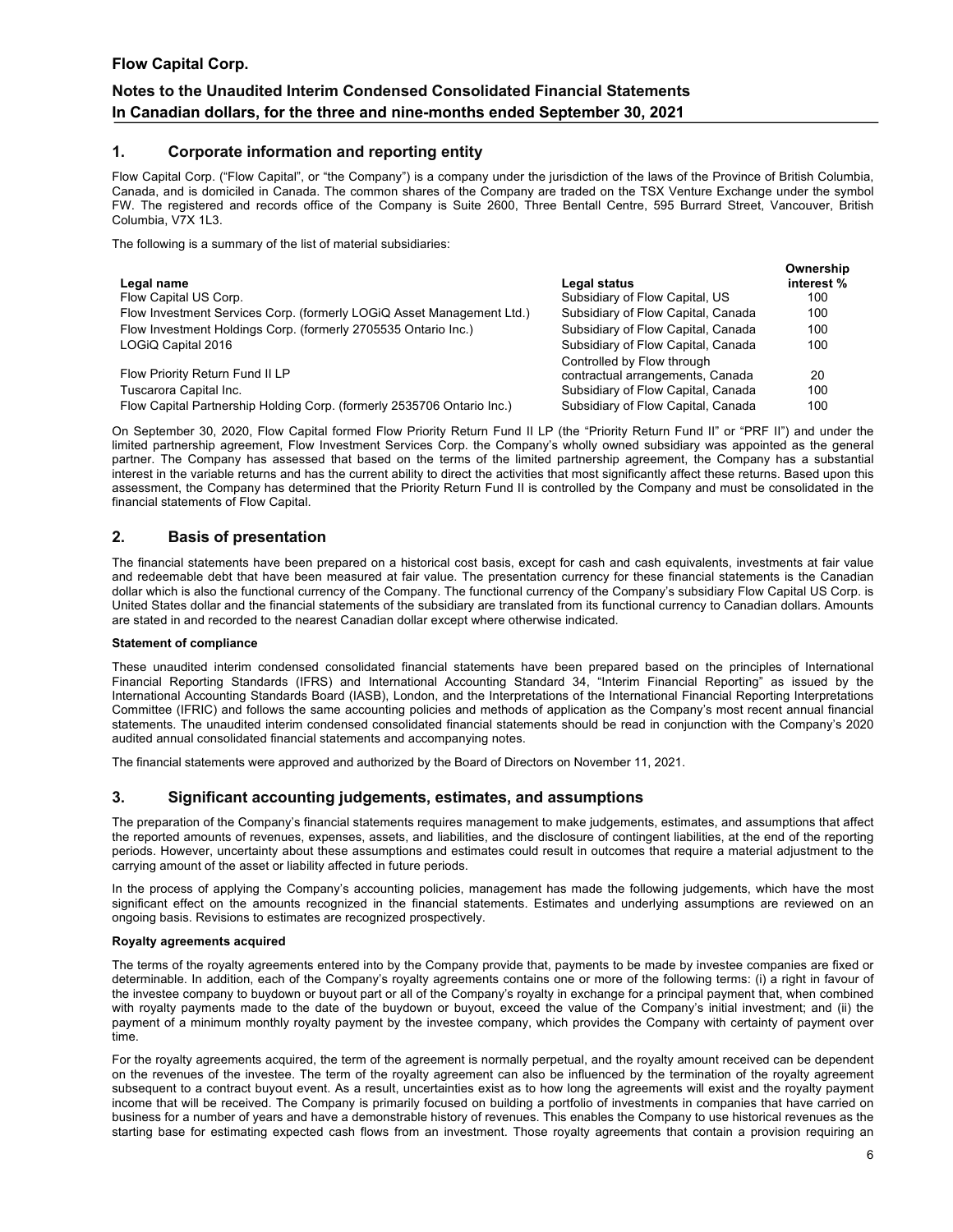# **Notes to the Unaudited Interim Condensed Consolidated Financial Statements In Canadian dollars, for the three and nine-months ended September 30, 2021**

investee company to make a minimum monthly royalty payment provide the Company with a strong indication of what expected cash flows under the royalty agreement should be over time. In addition to historical revenues of investee companies, the Company also considers other factors, such as external market factors, future performance and industry performance, in estimating expected cash flows from an investment.

#### **Royalty agreements acquired and measurement of fair values**

A number of the Company's accounting policies and disclosures require the measurement of fair values for financial assets and liabilities. The Company has established a control framework with respect to the measurement of fair values. This includes that all significant fair value measurements have been reviewed and approved by the Investment Committee of the Company. The Investment Committee reviews on a quarterly basis, significant unobservable inputs and valuation adjustments used in the fair value measurement of royalty agreements acquired and promissory notes. Fair values are categorized into different levels of a fair value hierarchy based on the inputs used in the valuation techniques as follows:

Level 1: quoted (unadjusted) prices in active markets for identical assets or liabilities.

Level 2: other techniques for which all inputs which have a significant effect on the recorded fair value are observable, either directly or indirectly.

Level 3: techniques which use inputs which have a significant effect on the recorded fair value that are not based on observable market data.

Further information about the assumptions made in measuring fair values for financial instruments are included in Note 5.

#### **Fair value of stock options and warrants**

Determining the fair value of stock options and warrants requires judgement related to the choice of a pricing model, the estimation of stock price volatility, the expected forfeiture rate and the expected term of the underlying instruments.

#### **Fair value of unquoted equity instruments**

The fair value of unquoted instruments included in equity securities in investee companies that are not traded in an active market is determined using valuation techniques. The Company uses its judgement to select a variety of methods and make assumptions that are mainly based on transaction and market conditions existing at the end of each reporting period. For details of the key assumptions used and the impact of changes to these assumptions see note 9 b) below.

#### **COVID-19 impact on fair values**

The impact of the COVID-19 coronavirus pandemic requires significant judgements about the fair value of the royalty and loan investments. It is not possible to reliably estimate the length and severity of these developments and the ultimate impact on the financial results and condition of the Company in future period. The Company will continue to review the impact of COVID-19 in reporting periods.

### **4. Standards issued but not yet effective**

At the date of authorization of these financial statements, certain new standards, amendments, and interpretations to existing IFRS standards have been published but are not yet effective and have not been adopted early by the Company.

Management anticipates that all the pronouncements will be adopted in the Company's accounting policy for the first period beginning after the effective date of the pronouncement. The new standards and interpretations that have been issued are not expected to have a material impact on the Company's financial statements.

### **5. Fair values**

#### **a) Valuation Technique**

The Company uses valuation techniques with the objective of determining a fair value measurement that reflects the price that would be received to sell an asset or paid to transfer a liability in an orderly transaction between market participants at the measurement date.

The fair value of the royalty agreements acquired by the Company are determined using discounted cash flow models with fair value estimated by applying a discount rate based on a weighted average cost of capital using variables from the industry in which each investee company operates as well as company specific variables. Future cash flows are weighted by the Company using a combination of a probability approach and a terminal value approach, as applicable, and the fair value for each investment is individually calculated. Some or all the inputs used in the cash flow model may not be observable in the market and are generally derived from published sources that are commonly used by market participants.

The fair value of equity securities in investee companies that are classified as Level 1 in the fair value hierarchy are determined using the closing share price on the last business day of the reporting period provided that such securities have actively been traded.

As a result of the significant use of unobservable inputs, a high degree of management judgement and estimation is required. Management judgement is required for the determination of the expected future cash flows on the financial instrument being measured, determination of the probability of the outcomes, adjustments to the discount rate for liquidity risk, model uncertainties and investeespecific risk factors. The extent of the adjustments to the discount rate is based on management's assessment that a third-party market participant would take them into account in pricing the transaction.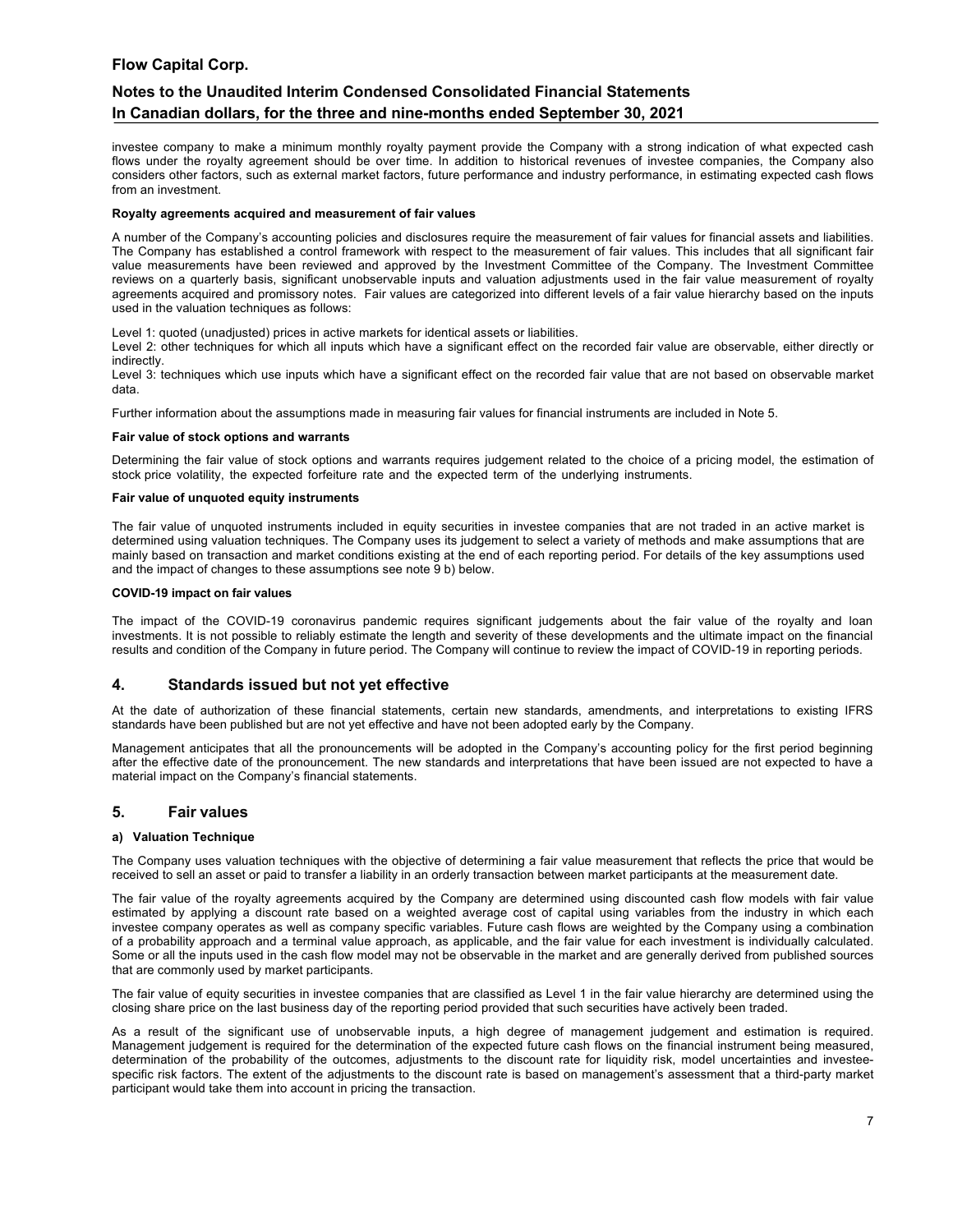# **Notes to the Unaudited Interim Condensed Consolidated Financial Statements In Canadian dollars, for the three and nine-months ended September 30, 2021**

#### **b) Fair value hierarchy**

The Company uses the following hierarchy for determining and disclosing the fair value of financial instruments by valuation technique: Level 1: quoted (unadjusted) prices in active markets for identical assets or liabilities.

Level 2: other techniques for which all inputs which have a significant effect on the recorded fair value are observable, either directly or indirectly.

Level 3: techniques which use inputs which have a significant effect on the recorded fair value that are not based on observable market data.

Cash and cash equivalents, royalty agreements acquired, and equity securities in investee companies are measured at fair value. The financial assets measured at fair value by hierarchy are shown in the table below. The amounts shown are based on the amounts recognized in the statements of financial position. These financial assets are measured at fair value through profit and loss.

|                                         | Level 1         | Level <sub>2</sub>             | Level 3          | Total            |
|-----------------------------------------|-----------------|--------------------------------|------------------|------------------|
| <b>September 30, 2021</b>               |                 |                                |                  |                  |
| Cash and cash equivalents               | \$<br>8,498,661 | \$<br>٠                        | \$               | \$<br>8,498,661  |
| Royalty agreements acquired             |                 |                                | 4,580,494        | 4,580,494        |
| Equity securities in investee companies | 810.510         |                                | 1,475,170        | 2,285,680        |
|                                         | 9,309,171       | ۰                              | \$<br>6,055,664  | \$<br>15,364,835 |
|                                         | Level 1         | Level <sub>2</sub>             | Level 3          | <b>Total</b>     |
| December 31, 2020                       |                 |                                |                  |                  |
| Cash and cash equivalents               | \$<br>7,141,988 | \$<br>$\overline{\phantom{a}}$ | \$               | \$<br>7,141,988  |
| Royalty agreements acquired             |                 |                                | 17,109,057       | 17,109,057       |
| Equity securities in investee companies | 3,637,271       |                                | 691,428          | 4,328,699        |
|                                         | 10,779,259      | ٠                              | \$<br>17.800.485 | 28,579,744       |

Promissory notes and loans receivable are recorded at amortized cost. The carrying amounts at September 30, 2021 and December 31, 2020 are \$25,332,280 and \$8,335,531, respectively, and approximate the fair value.

The following table shows a reconciliation between the opening balances to the closing balances for fair value measurements for financial assets measured at fair value through profit and loss in Level 3 of the fair value hierarchy.

|                                         | <b>Balance at</b><br>December 31.<br>2020 | Total gains and<br>(losses)<br>recognized in<br>profit or loss | <b>Investments</b> | <b>Buyouts and</b><br><b>Redemptions</b> | <b>Balance at</b><br>September 30,<br>2021 |  |  |
|-----------------------------------------|-------------------------------------------|----------------------------------------------------------------|--------------------|------------------------------------------|--------------------------------------------|--|--|
| Royalty agreements acquired             | \$17,109,057                              | \$(4,608,104)                                                  |                    | \$ (7,920,459)                           | 4.580.494                                  |  |  |
| Equity securities in investee companies | 691.428                                   | 193.387                                                        | 590.355            |                                          | 1,475,170                                  |  |  |
| <b>Total</b>                            | \$17,800,485                              | \$ (4,414,717)                                                 | 590,355            | $$$ (7,920,459)                          | 6,055,664                                  |  |  |

The valuation technique used to determine the fair value of the royalty agreements acquired is a discounted cash flow model. The most significant unobservable inputs used in the valuation are the discount rate (range is between 13.7%-21.9%), growth rate of the revenues of the investee (range is between no growth and 10%). The low and high input values represent the actual highest and lowest level of values used over the portfolio and represent the range on an individual investment basis. The input ranges will therefore vary from period to period based on the characteristic of the underlying investment at each statement of financial position date.

For fair value measurements of the royalty agreements acquired in Level 3, changing the most significant unobservable inputs by 1% would have the following impact on the fair value of these assets as at September 30, 2021 and December 31, 2020 as follows:

|         | September 30, 2021   |   |             | <b>December 31, 2020</b> |  |                      |  |             |
|---------|----------------------|---|-------------|--------------------------|--|----------------------|--|-------------|
| Revenue |                      |   |             |                          |  |                      |  | Revenue     |
|         | <b>Discount rate</b> |   | growth rate |                          |  | <b>Discount rate</b> |  | growth rate |
| S       | 49.560               | S | 39.403      |                          |  | 455.537              |  | 325.935     |

The unlisted equity instruments included in equity securities in investee companies are included in Level 3. The valuation technique used for unlisted equity instruments in general is the market approach ("Market Approach"). The Market Approach uses transaction prices paid for an identical or similar instrument of the investee or comparable company valuation multiples. The unobservable inputs used are prices used in recent transactions involving the investee and company valuation multiples using such measures as EBITDA, revenues, enterprise value and multiples taken from information available on similar types of companies. For September 30, 2021, any variances in the unobservable inputs were not material.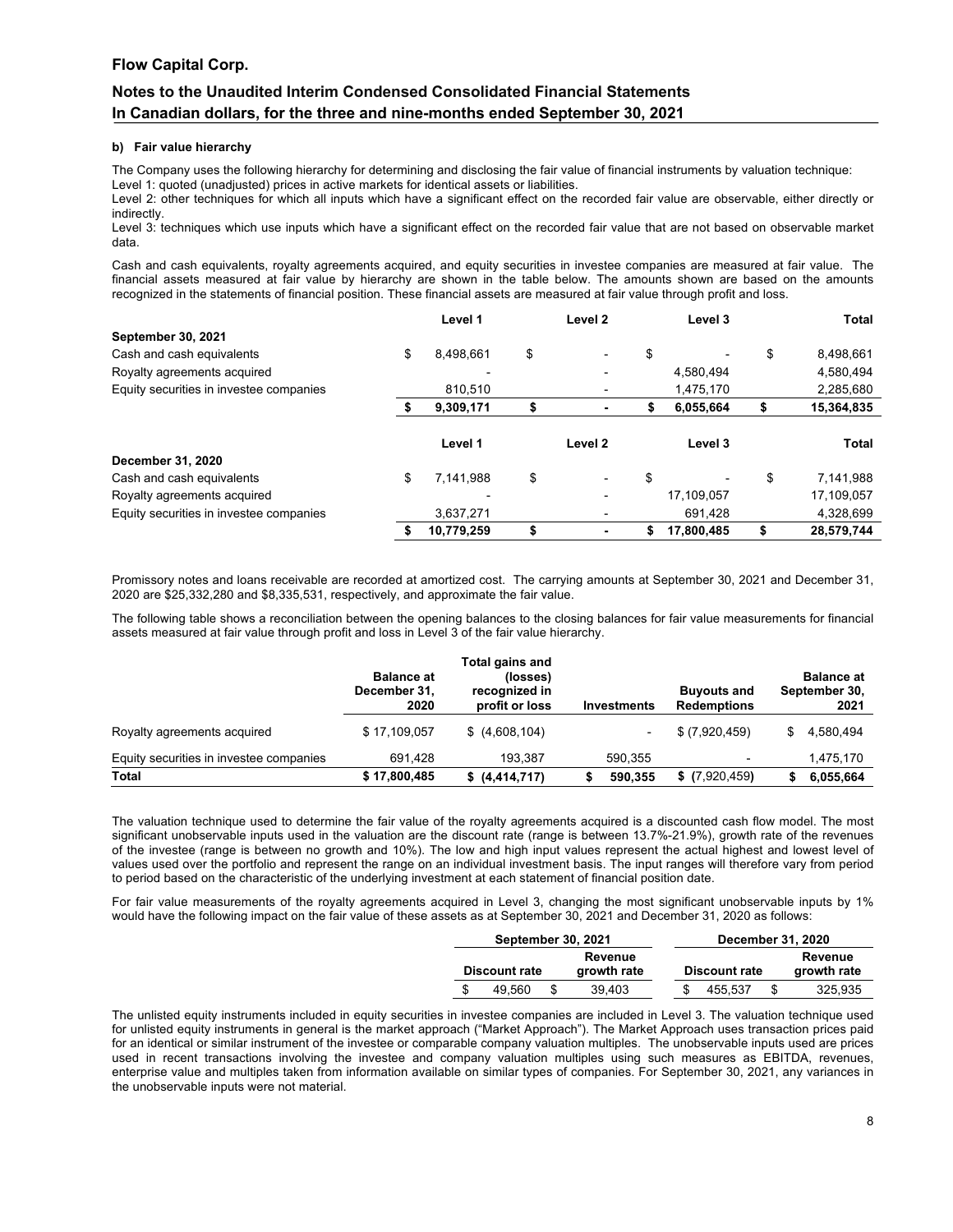# **Notes to the Unaudited Interim Condensed Consolidated Financial Statements In Canadian dollars, for the three and nine-months ended September 30, 2021**

#### **c) Financial liabilities not measured at fair value**

The below noted financial liabilities are measured at amortized cost. The table below is a comparison of the carrying amount and the fair value of the financial liabilities that are recognized in the statements of financial position:

|                                          | <b>Carrying Amount</b><br><b>Sept 30,</b><br>2021 |    | <b>Fair Value</b><br><b>Sept 30.</b><br>2021 | <b>Carrying Amount</b><br>December 31,<br>2020 | <b>Fair Value</b><br>December 31.<br>2020 |
|------------------------------------------|---------------------------------------------------|----|----------------------------------------------|------------------------------------------------|-------------------------------------------|
| <b>Financial liabilities</b>             |                                                   |    |                                              |                                                |                                           |
| Accounts payable and accrued liabilities | \$<br>3.263.033                                   | \$ | 3.263.033                                    | \$<br>2,458,634                                | 2.458.634                                 |
| Redeemable debt                          | 15.174.383                                        |    | 15.174.383                                   | 15.740.000                                     | 15,740,000                                |
| Total                                    | 18.437.416                                        | S  | 18,437,416                                   | 18,198,634                                     | 18,198,634                                |

Accounts payable and accrued liabilities approximate their carrying amounts largely due to the short-term maturities of these instruments. At September 30, 2021, the balance for accounts payable includes \$1,856,364 in amounts received in advance from investors in PRF II, towards a financing that was closed after the reporting period.

The carrying value of the PRF II redeemable approximate fair value, as the carrying value of the pool of underlying securitised royalty investments was assessed to be higher than the face value of the outstanding senior units in PRF II.

### **6. Financial risk management objectives and policies**

The Company's primary risk management objective is to protect the Company's assets and cash flow. The Company is exposed to market risks including interest rate, equity price risk, credit, foreign exchange and liquidity risks. The Company's management team oversees the management of these risks. It is the Company's policy that no trading for speculative purposes shall be undertaken.

The Board of Directors reviews and agrees to policies for managing each of these risks, which are summarized below:

#### **Market risk**

Market risk is the risk that the fair value of future cash flows of a financial instrument will fluctuate because of changes in market prices. Market prices comprise several types of risk: interest rate risk, currency risk, commodity price risk, and other price risk, such as equity risk. The Company is not directly subject to commodity price risk and has exposure to equity price risk on the equity securities held in investee companies.

#### **Interest rate risk**

The Company invests surplus cash in bank deposits which, due to their short-term nature, do not expose the Company to any material interest rate risks. For royalty agreements acquired, the income can vary on a monthly basis and is not a function of an underlying interest rate. The Company has no material interest rate exposure.

#### **Equity price risk**

In certain circumstances, the Company may exchange the royalty investments for equity instruments in the investee company. The Company held significant equity security interests in fifteen investees, of which three are actively traded as the securities are listed on a recognized exchange. The fair value of the listed equity securities, similar to any other Level 1 asset, were measured using the quoted price of the shares by the numbers of shares held. The shares in Crimson Energy Ltd., the warrants in Boardwalktech Software Corp., Stability Healthcare Inc., Spiridon Technologies Ltd., Echobox Inc., Wirkn Inc., DirecTech Labs, Inc., Wedge Networks, the Pyure Co., Miniluxe Inc., and Jorsek Inc., and are not actively traded and were classified as Level 3 assets. These Level 3 investments were measured using commonly used valuation models. The equity price risk exposure at September 30, 2021 was \$2,285,680 (December 31, 2020: \$4,328,699) and a 1% change in the share price has an impact of \$22,857 (December 31, 2020: \$43,287) on the results.

#### **Foreign currency risk**

Foreign currency risk is the risk that the fair value or future cash flows of a financial instrument will fluctuate because of changes in foreign exchange rates. Starting in 2014, the Company has foreign currency exposures to receivables in United States dollars. The Company continually monitors its transaction and translation exposure and its related impact on reported results. The foreign exchange exposure at September 30, 2021 was \$22,143,469 (December 31, 2020: \$21,109,459) United States dollars and a 1% movement in the exchange rate has an impact of \$221,435 (December 31, 2020: \$211,095) on the Company's results.

#### **Credit risk**

Credit risk is the risk that the counterparty will not meet its obligations under a financial instrument or customer contract, leading to a financial loss. The Company enters into royalty arrangements with investees in which a purchase price is advanced in return for participation in the investees' revenue stream. This can take the form of a royalty or loan receivable, without limitation. The carrying amount of cash and cash equivalents, accounts receivable and accrued income, investments at fair value and amortized cost, excluding equity securities in investee companies, represents the maximum exposure to credit risk.

The maximum exposure at September 30, 2021 was \$38,617,885 (December 31, 2020 was \$32,589,514). The cash is held by a Canadian bank which is rated A+ and the cash is invested in short term liquid investments.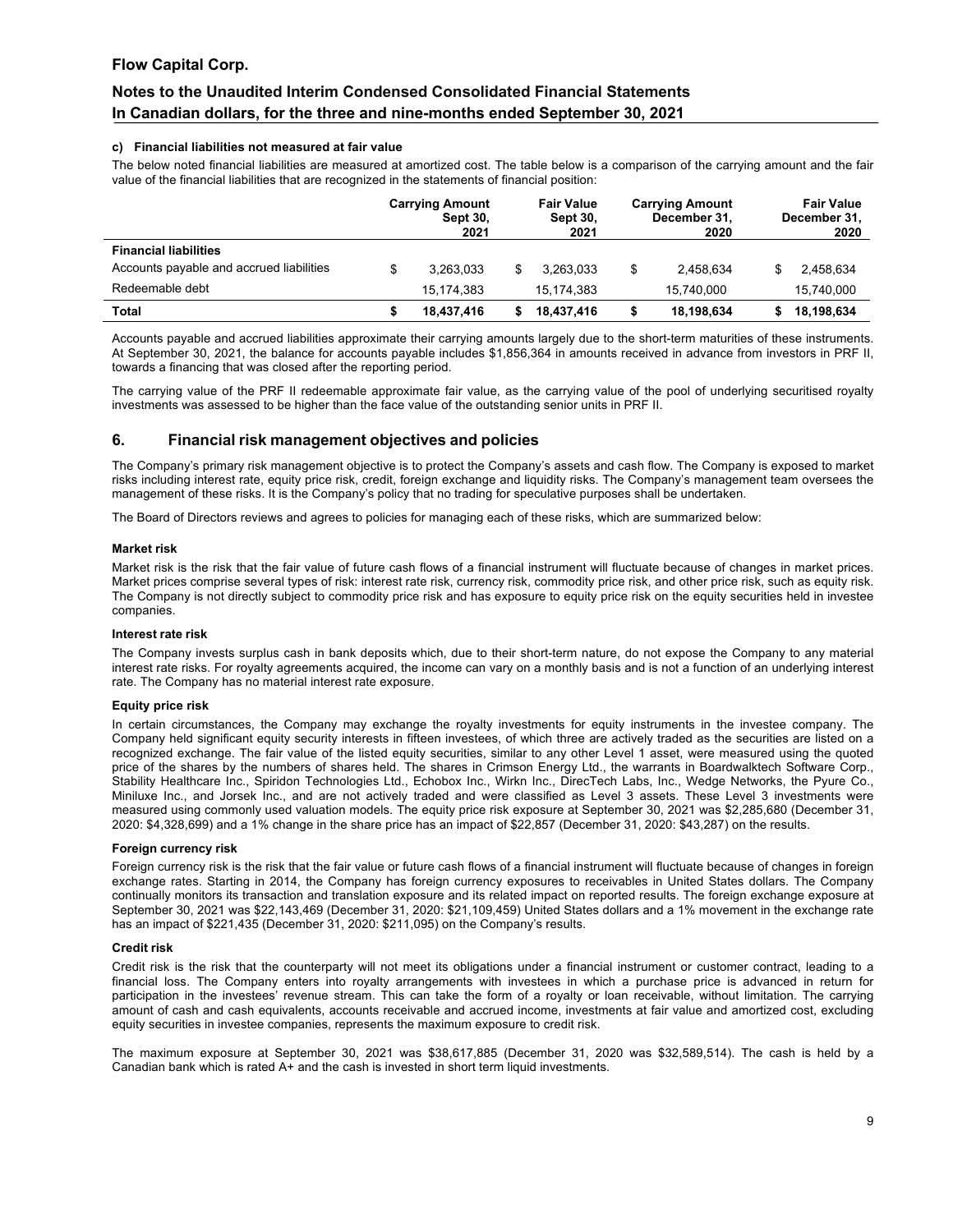# **Notes to the Unaudited Interim Condensed Consolidated Financial Statements In Canadian dollars, for the three and nine-months ended September 30, 2021**

In monitoring credit risk, the Company considers industry, sales volume and aging trends, maturity, and other relevant factors. The Company performs ongoing credit evaluations of its customers' financial condition and limits the amount of credit extended when deemed necessary.

The loans receivable are typically secured with a senior charge on the assets of the borrower, trademarks and any other intellectual property, and in some cases, with a pledge of the promoters shareholding in the venture. Currently, none of the loan investments are assessed as having an increase in credit risk. The Company has provided for an allowance based on expected credit losses over the next 12 months, estimated at \$200,708 at September 30, 2021.

#### **Liquidity risk**

Liquidity risk is the risk that the Company will not be able to meet its financial obligations as they fall due. The Company's approach to managing liquidity is to ensure, as far as possible, that it will always have sufficient liquidity to meet its liabilities when due, under normal and stressed conditions. The Company manages liquidity risk by reviewing its capital requirements on an ongoing basis and by continuously reviewing both actual and forecasted cash flows to ensure that the Company has appropriate capital capacity and liquidity.

The following table summarizes the amount of contractual future cash flow requirements including all financial instruments as at September 30, 2021 and December 31, 2020 respectively:

| <b>Contractual obligations at September</b><br>30, 2021 | $<$ 1 year  | 1-2 years                | 3-5 years    | <b>Expected more</b><br>than 1 year | <b>Total</b>    |
|---------------------------------------------------------|-------------|--------------------------|--------------|-------------------------------------|-----------------|
| Accounts payable and accrued liabilities                | \$3,263,033 | \$                       | \$           | \$<br>$\overline{\phantom{0}}$      | \$<br>3,263,033 |
| Lease Liability                                         | 21.490      | 25.814                   | 2.151        |                                     | 49.455          |
| Redeemable debt                                         |             | $\overline{\phantom{0}}$ | 15, 174, 383 |                                     | 15, 174, 383    |
| Total                                                   | \$3,284,523 | \$25.814                 | \$15,176,534 | \$                                  | \$18,486,871    |
| <b>Contractual obligations at December</b><br>31.2020   | $<$ 1 year  | 1-2 years                | 3-5 years    | <b>Expected more</b><br>than 1 year | Total           |
| Accounts payable and accrued liabilities                | \$2,458,634 | S                        |              |                                     | \$<br>2,458,634 |
| Lease Liability                                         | 365.694     | 24.734                   | 20.581       |                                     | 411.009         |
| Redeemable debt                                         | 2.620.029   | $\overline{\phantom{0}}$ |              | 13,119,971                          | 15,740,000      |
| Total                                                   | \$5.444.357 | \$24.734                 | 20.581<br>S  | \$13.119.971                        | \$18,609,643    |

#### **Capital management**

The Company manages its capital with the primary objective of safeguarding it while providing sufficient working capital to sustain day-today operations. An important source of capital for the Company will continue to be from royalty payment income, realized gains on contract buyouts and fee income.

On September 30, 2020, the Company launched Priority Return Fund II LP to raise capital from the issuance of class A, F and H units. In September 2021, the Priority Return Fund II LP added class B and class G units to have the flexibility to raise funds in US\$. As at September 30, 2021, the Company has \$15,174,383 outstanding on the F and G units issued (December 31, 2020 was \$15,740,000). As repayments to the limited partners must match payments received from the underlying royalty investments, the Company is able to manage the balance sheet obligations. This type of financing is expected to become an important source of capital for the Company as investments in the portfolio mature.

FISC is registered under the Ontario Securities Act as an investment fund manager, portfolio manager, and exempt market dealer. FISC is subject to externally imposed capital requirements and FISC is currently required to maintain minimum working capital of \$100,000, plus \$10,000 deductible under its bonding insurance policy. In the event of non-compliance, FISC is required to file additional financial information and to review its policies and procedures for compliance with securities law and to file a compliance report. At September 30, 2021, FISC is in compliance with all externally imposed restrictions on capital.

The Company will continually assess the adequacy of its capital structure and capacity and make adjustments within the context of the Company's strategy, economic conditions, and the risk characteristics of the business.

### **7. Cash and cash equivalents**

|                                                         | September 30,<br>2021 | December 31,<br>2020 |  |
|---------------------------------------------------------|-----------------------|----------------------|--|
| Cash held in bank accounts                              | 7.783.661             | 6,263,740            |  |
| Guaranteed investment certificates cashable at any time | 715.000               | 878.248              |  |
|                                                         | 8.498.661             | 7.141.988            |  |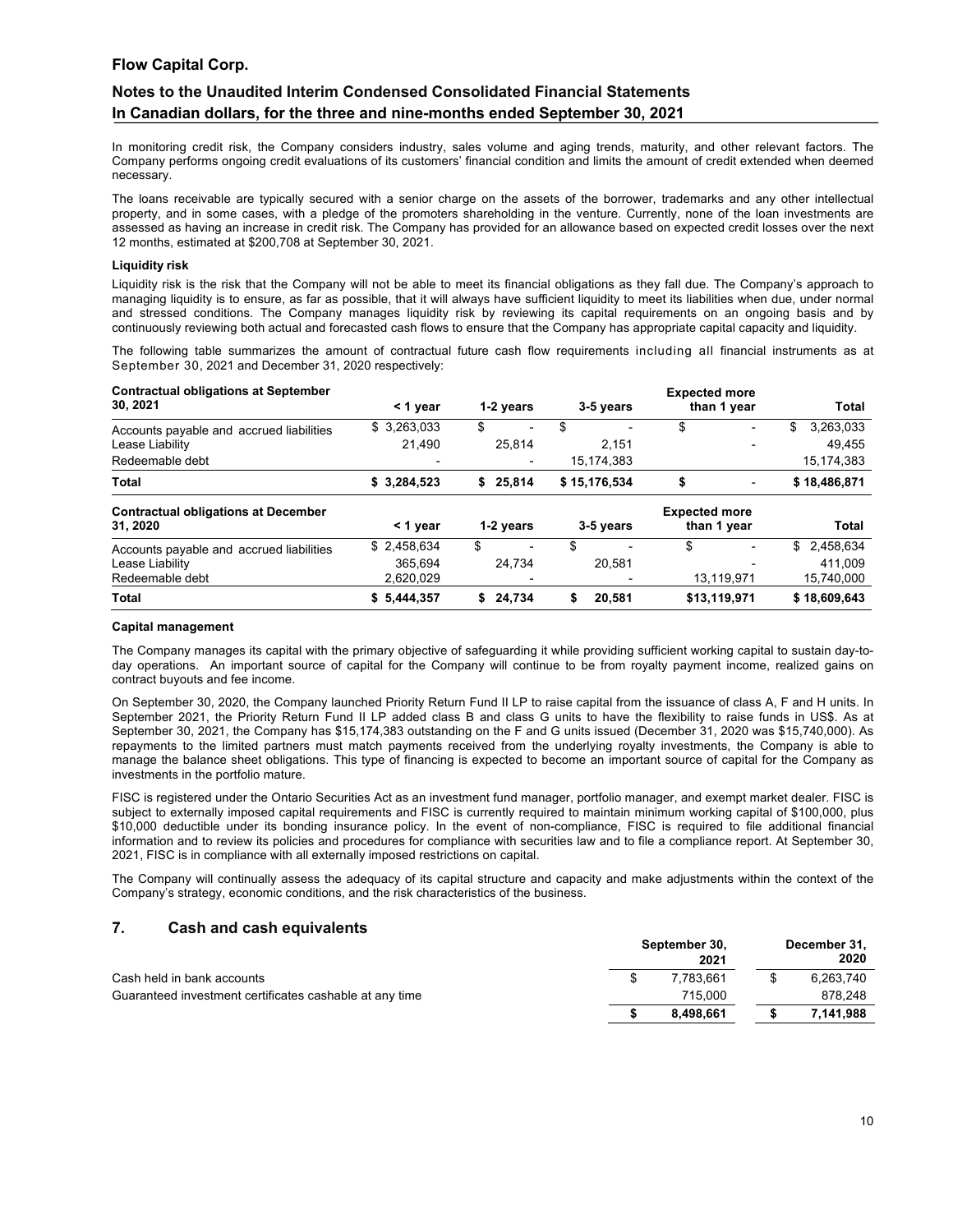# **Notes to the Unaudited Interim Condensed Consolidated Financial Statements In Canadian dollars, for the three and nine-months ended September 30, 2021**

### **8. Prepaid expenses and other receivables**

|                                                            | September 30,<br>2021 |       | December 31,<br>2020 |
|------------------------------------------------------------|-----------------------|-------|----------------------|
| Prepaid insurance, rent deposit and other prepaid expenses | 480.829               |       | 473.180              |
| Other receivables                                          |                       |       | 50.000               |
| Accrued interest on quaranteed investment certificates     | 3.503<br>484.333      | 1.517 |                      |
|                                                            |                       |       | 524.697              |

### **9. Investments**

### **a) Carrying value of investments**

| Royalty agreements acquired (at FVTPL) | September 30.<br>2021 | December 31,<br>2020 |
|----------------------------------------|-----------------------|----------------------|
| Expected within 1 year                 | 2.049.564             | 5.448.105            |
| Expected after more than 1 year        | 2.530.930             | 11.660.952           |
| Total                                  | 4.580.494             | 17.109.057           |

The term of the typical royalty agreement is normally perpetual and in certain cases the investee has a buyout and buydown option.

| Promissory notes receivable (at amortised cost)    | September 30,<br>2021 |   | December 31,<br>2020 |
|----------------------------------------------------|-----------------------|---|----------------------|
| Due within 1 year                                  | \$<br>63.705          | S | 63.742               |
| Due after more than 1 year                         | 25,470,393            |   | 8,271,789            |
| <b>Total</b>                                       | 25.534.098            |   | 8,335,531            |
|                                                    | September 30,         |   | December 31.         |
| Equity securities in investee companies (at FVTPL) | 2021                  |   | 2020                 |
| Fair value of equity securities                    | 2,285,680             |   | 4,328,699            |
| Total carrying amount of investments               | \$<br>32,198,454      |   | 29,773,287           |

For particular investments, the Company has in place a charge on the assets of the investees under General Security Agreements. The carrying value of these investments with such security in place was as follows:

|                    | September 30,<br>2021 | December 31,<br>2020 |
|--------------------|-----------------------|----------------------|
| Royalty agreements | 208.186               | 4,659,904            |
| Loans receivable   | 25,470,393            | 8,271,791            |
|                    | 25,678,578            | 12,931,695           |

# **b) Equity securities in investee companies**

| — 1 <b>…</b>                           | <b>Fair Value</b><br>Hierarchy | Cost<br>September 30,<br>2021 | <b>Carrying amount</b><br>September 30,<br>2021 | Cost<br>December 31.<br>2020 | <b>Carrying amount</b><br>December 31,<br>2020 |
|----------------------------------------|--------------------------------|-------------------------------|-------------------------------------------------|------------------------------|------------------------------------------------|
| Common shares (publicly traded)        |                                |                               |                                                 |                              |                                                |
| Inner Spirit Holdings Ltd.             | Level 1                        | \$                            | \$                                              | \$<br>953,656                | \$<br>1,922,130                                |
| Boardwalktech Software Corp.           | Level 1                        |                               |                                                 | 152,841                      | 43,117                                         |
| mCloud Technologies Corp.              | Level 1                        | 197,500                       | 115,500                                         | 237,000                      | 111,000                                        |
| Pulse Oil Corp.                        | Level 1                        | 27,071                        | 33,086                                          | 27,071                       | 9,024                                          |
| Leveljump Healthcare Corp.             | Level 1                        | 1,323,319                     | 661,923                                         | 1,495,403                    | 1,552,000                                      |
| Common shares (not publicly<br>traded) |                                |                               |                                                 |                              |                                                |
| Crimson Energy Ltd.                    | Level 3                        | 299,528                       |                                                 | 299,528                      |                                                |
| Warrants (not publicly traded)         |                                |                               |                                                 |                              |                                                |
| Boardwalktech Software Corp.           | Level 3                        | 1,365,572                     | 77,315                                          | 1,365,572                    | 72,476                                         |
| Stability Healthcare Inc.              | Level 3                        | 90,395                        | 147,973                                         | 90.395                       | 149,986                                        |
| DirecTech Labs Inc.                    | Level 3                        |                               |                                                 |                              |                                                |
| Wedge Networks Inc.                    | Level 3                        |                               | 44,382                                          |                              |                                                |
|                                        |                                |                               |                                                 |                              | 11                                             |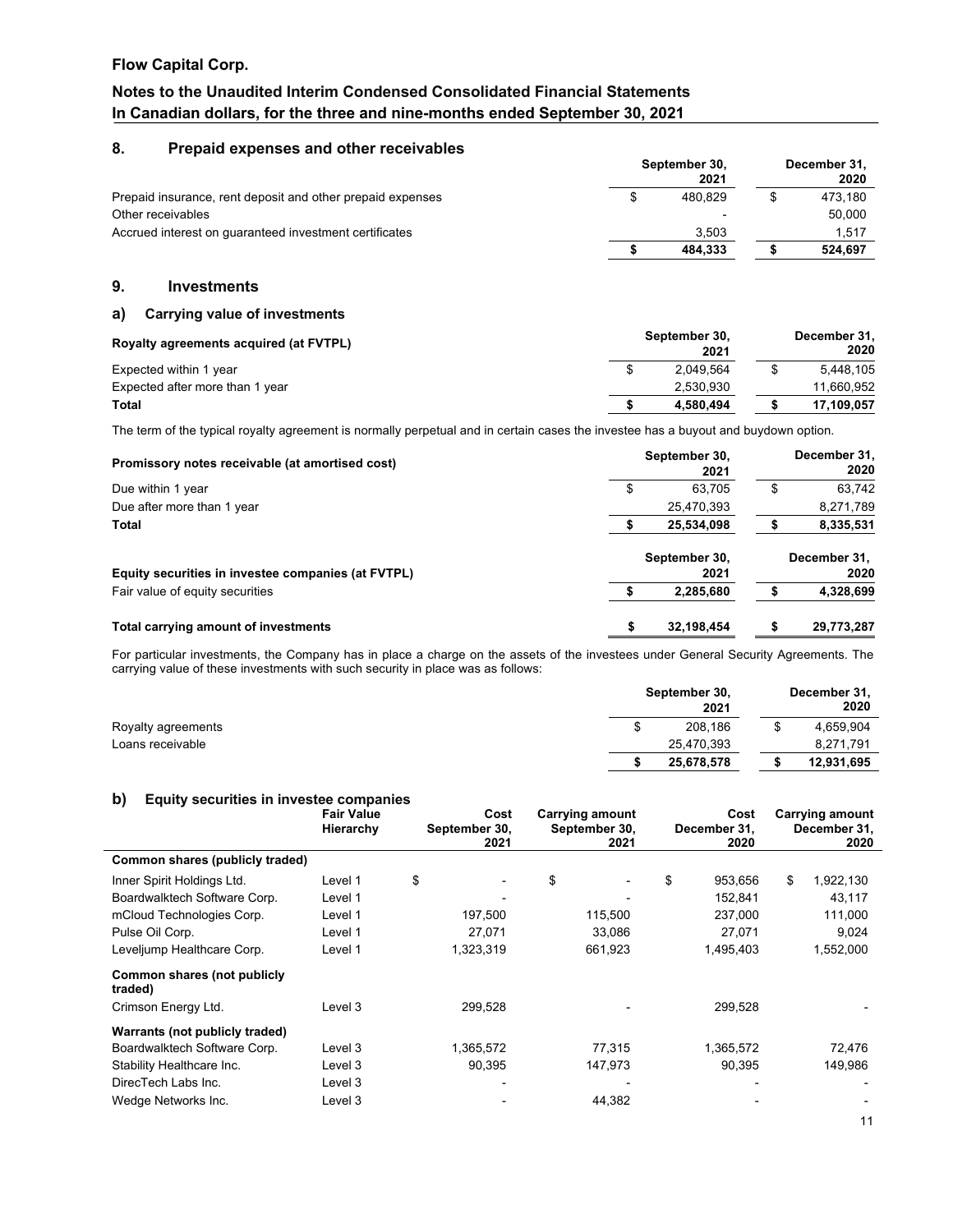# **Notes to the Unaudited Interim Condensed Consolidated Financial Statements In Canadian dollars, for the three and nine-months ended September 30, 2021**

|                            | <b>Fair Value</b><br>Hierarchy |   | Cost<br>September 30,<br>2021 |   | <b>Carrying amount</b><br>September 30,<br>2021 |   | Cost<br>December 31,<br>2020 |   | <b>Carrying amount</b><br>December 31,<br>2020 |
|----------------------------|--------------------------------|---|-------------------------------|---|-------------------------------------------------|---|------------------------------|---|------------------------------------------------|
| Spiridon Technologies Ltd. | Level 3                        |   | ٠                             |   | $\overline{\phantom{a}}$                        |   |                              |   |                                                |
| Echobox Ltd.               | Level 3                        |   | 128.416                       |   | 225,535                                         |   | 108.954                      |   | 228,603                                        |
| Wirkn Inc.                 | Level 3                        |   | 218.866                       |   | 120.829                                         |   | 205.014                      |   | 106.977                                        |
| The Pyure Co.              | Level 3                        |   | 203.822                       |   | 334.991                                         |   | 157.325                      |   | 133,386                                        |
| Miniluxe Inc.              | Level 3                        |   | 234.300                       |   | 238.894                                         |   |                              |   |                                                |
| Jorsek Inc.                | Level 3                        |   | 149.826                       |   | 157.842                                         |   | $\overline{\phantom{0}}$     |   |                                                |
| Everwash Inc.              | Level 3                        |   | 127.560                       |   | 127.410                                         |   | ٠                            |   |                                                |
| Total                      |                                | S | 4.366.175                     | S | 2.285.680                                       | S | 5,092,759                    | S | 4.328.699                                      |

### **c) Movement during the period**

The changes in the carrying amount in investments at fair value during the reporting period were:

|                                                       |                                          | Nine months ended September 30, 2021             |    |                     |                  |
|-------------------------------------------------------|------------------------------------------|--------------------------------------------------|----|---------------------|------------------|
|                                                       | <b>Royalty</b><br>agreements<br>acquired | Equity<br>securities in<br>investee<br>companies |    | Loans<br>receivable | Total            |
| Balance as at December 31, 2020                       | 17,109,057<br>S.                         | 4,328,699                                        | \$ | 8,335,531           | \$<br>29,773,287 |
| Proceeds received on sale of shares                   |                                          | (5,483,213)                                      |    |                     | (5,483,213)      |
| Gain recognized on sale of shares and royalty buyouts | 4,856,508                                | 4,337,559                                        |    |                     | 9,194,067        |
| Redemptions and contract buydowns                     | (12,310,546)                             |                                                  |    |                     | (12,310,546)     |
| New investments                                       |                                          | 590.355                                          |    | 16,842,345          | 17,432,700       |
| Royalty earned and payments received- net             | 132,812                                  |                                                  |    |                     | 132,812          |
| Foreign exchange movements                            | (478, 804)                               | (616)                                            |    | 229,021             | (250, 399)       |
| Loan amortization income                              |                                          |                                                  |    | 126.091             | 126,091          |
| Adjustment to fair value / expected credit losses     | (4,728,533)                              | (1,487,104)                                      |    | (200, 708)          | (6, 416, 345)    |
| Balance as at September 30, 2021                      | 4.580.494<br>S.                          | 2.285.680                                        | S  | 25.332.280          | 32.198.454       |

# **10. Finance lease receivables and lease liability**

A continuity of the Company's finance lease asset and lease liability are as follows:

|                                  | <b>Finance lease</b><br>receivable | Lease liability |  |  |
|----------------------------------|------------------------------------|-----------------|--|--|
| Balance as at December 31, 2020  | 325.097                            | 411.009         |  |  |
| Adjustment to lease payments     | 990                                | (849)           |  |  |
| Lease payments received / paid   | (342.608)                          | (383,134)       |  |  |
| Interest recognized              | 16.521                             | 22.429          |  |  |
| Balance as at September 30, 2021 |                                    | 49.455          |  |  |

In the three-month period ended March 31, 2021, the Company settled its obligations on another lease, prior to the expiry of its full term. Since the terms of early termination of this lease had been agreed in the previous quarter, it was recorded under accounts payable as at December 31, 2020 and hence excluded from this schedule.

### **11. Income taxes**

The Company have tax losses available for carryforward of approximately \$37,058,613 and based on a long-term financial plan prepared by management, the Company forecasts that the tax losses can be utilized before their expiry date. The derecognition of the deferred tax on loss carryforwards and deductible temporary differences reflects guidance from IFRS that because of recent tax losses, the Company can only recognize such assets if there is convincing evidence that it is probable that there will be future taxable profits against which the unused tax losses or deductible temporary differences can be utilized. In line the Company's accounting policy, the Company will recognize a related deferred tax asset when convincing evidence becomes available that future taxable profits are probable.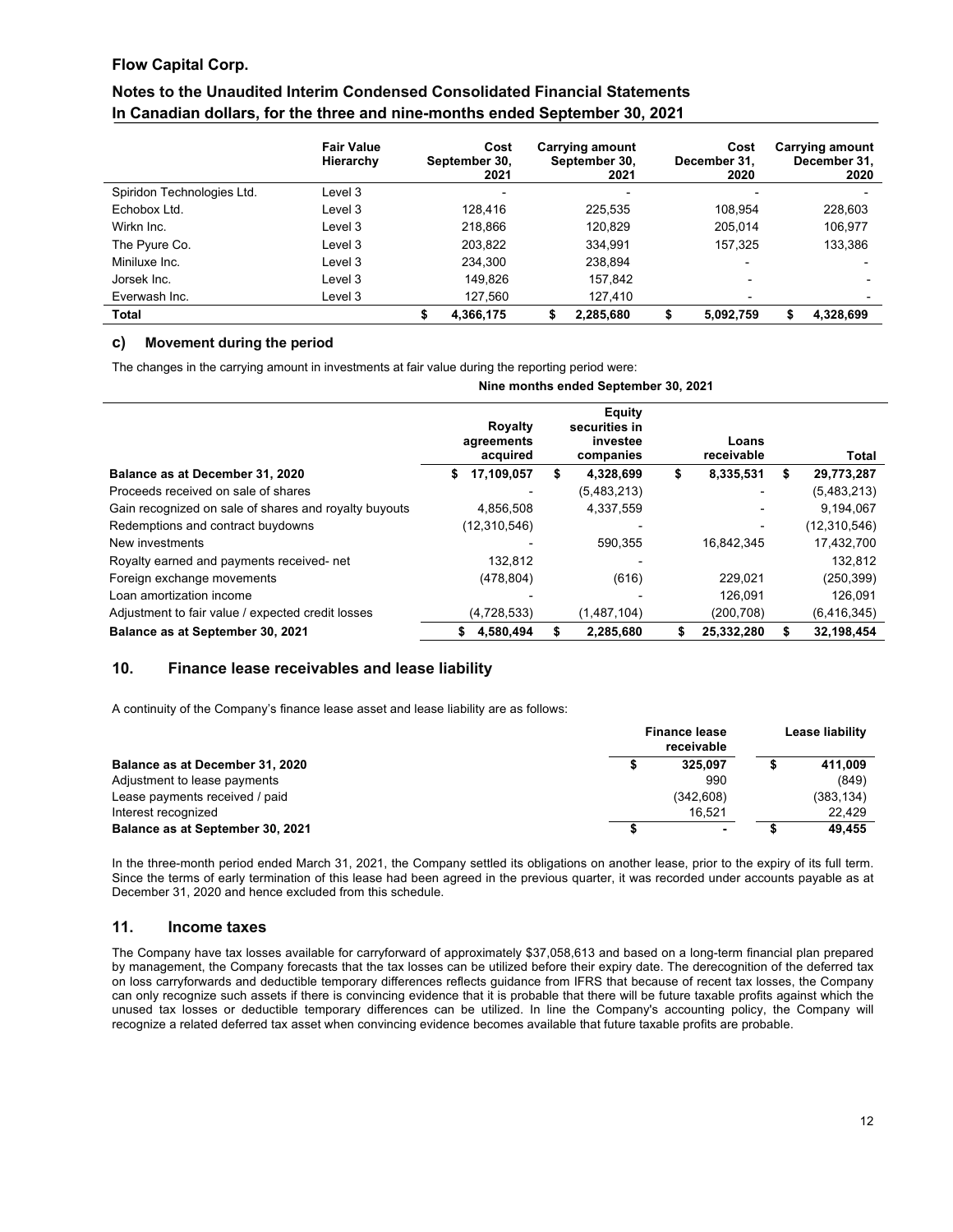# **Notes to the Unaudited Interim Condensed Consolidated Financial Statements In Canadian dollars, for the three and nine-months ended September 30, 2021**

#### **12. Provisions**

|                                      | <b>Retail funds</b> |           |        |  |         |
|--------------------------------------|---------------------|-----------|--------|--|---------|
|                                      |                     | indemnity | Other  |  | Total   |
| <b>Balance at December 31, 2020</b>  |                     | 333,000   | 42.440 |  | 375.440 |
| <b>Balance at September 30, 2021</b> |                     | 333.000   | 42.440 |  | 375.440 |
|                                      |                     |           |        |  |         |

#### **Retail funds indemnity**

The Company assumed an indemnity to the buyer related to certain representations and warranties as part of the transaction prior to the reverse take-over on June 7, 2018. The indemnity assumed was recognized at the fair value of the liability assumed. There have been no claims made under the indemnity.

### **13. Redeemable debt**

#### **At fair value through profit and loss**

|                   | Class A and B            |                | <b>Class F</b>     |               | Class $G1$         |           | <b>Total</b>  |
|-------------------|--------------------------|----------------|--------------------|---------------|--------------------|-----------|---------------|
|                   | Number<br>of units       | Amount         | Number of<br>units | Amount        | Number of<br>units | Amount    | Amount        |
| <b>Balance at</b> |                          |                |                    |               |                    |           |               |
| December 31, 2020 | $\blacksquare$           | $\blacksquare$ | 15.740.000         | \$15,740,000  | $\blacksquare$     |           | \$15,740,000  |
| Issued            | $\overline{\phantom{0}}$ | -              |                    |               | 6,845,000          | 8.721.215 | 8.721.215     |
| Redeemed          |                          |                | (9, 190, 000)      | (9, 190, 000) | (76,000)           | (96, 832) | (9, 286, 832) |
| <b>Balance at</b> |                          |                |                    |               |                    |           |               |
| Sept 30, 2021     | ۰                        | ۰              | 6,550,000          | 6,550,000     | 6,769,000          | 8,624,383 | 15,174,383    |
| Current           |                          |                |                    |               |                    |           |               |
| Non-current       |                          |                |                    | 6,550,000     |                    | 8,624,383 | 15,174,383    |
|                   |                          |                |                    |               |                    |           |               |

<sup>1</sup> Class G Units were issued in US\$ and are represented in C\$ at the USDCAD rate of 1.2741.

On September 30, 2020, the Company launched Priority Return Fund II LP to raise capital up to \$25,000,000 against the issuance of A, F and S Units. In June 2021, PRF II introduced Class B and Class G units to allow the Company the flexibility to raise US\$ denominated funds and better match currency exposure in its assets and liabilities. FISC, a wholly owned subsidiary of Flow Capital, became the general partner of Priority Return Fund II ("PRF II") and made a capital contribution of ten dollars for one GP unit. FISC controls all the relevant activities of the Priority Return Fund II through the PRF II LPA. The limited partners of the Priority Return Fund II appointed FISC as General Partner to administer all the activities of PRF II in accordance with the LPA. FISC has no contractual obligation to provide financial or other support to the Priority Return Fund II other than the services detailed in the LPA. FISC does not receive any consideration for the services provided to the Priority Return Fund II.

The purpose of the Priority Return Fund II is to raise capital for Flow Capital. Under the terms of the PRF II Limited Partnership Agreement ("PRF II LPA"), Pursuant to the terms of the PRF II LPA Flow Capital will subscribe for Class S units in the amount of 25% of the senior preferred units (A, B, F and G units) issued in each tranche of funds raised, giving rise to a maximum raise of \$20,000,000, excluding S units. In exchange for the investment amount raised, Flow Capital grants a royalty to the Priority Return Fund II. PRF II is considered a subsidiary of Flow Capital for the purposes of consolidation.

Under the LPA, A, B, F and G Unit investors will receive an amount equal to the lesser of the (i) sum of 9% per year, payable monthly, of the outstanding Investment Amount (the "Class A Return"), 8.25% per year, payable monthly, of the outstanding Investment Amount (the "Class B Return"), 10% per year, payable monthly, of the outstanding Investment Amount (the "Class F Return") and 9.25% per year, payable monthly, of the outstanding Investment Amount (the "Class G Return") or (ii) royalty payments received by Flow Capital from the underlying royalty investments and promissory notes receivable. To date, the interest paid on the Class F and G units has been at the maximum rate of 10% and 9.25% per annum, respectively. The A, B, F and G Units are *pari passu* senior units ranking in priority over the subordinated S units and any cash buyout payments received by Flow Capital from the Underlying Royalty Contracts will be used to redeem senior A, B, F and G units of PRF II held by investors in priority to subordinated units as and when such buyout payments are received by Flow Capital, until the preferred units are fully redeemed. If by the fifth anniversary of the establishment of PRF II there has been less than 50% in redemptions of senior A, B, Fand G units, the Company will redeem, at every quarterly period thereafter, such number of senior A and F units as is equal to 20% of the Adjusted Net Royalty Payments divided by the applicable unit redemption price, until such time as there have been 50% in redemptions of senior A,B, F and G units. The Priority Return Fund II does not have any additional obligation or liability to the Limited Partners beyond the payments under the Class A, Class B, Class F and Class G units detailed above and as a result, the Class A, Class B, Class F and Class G units are subject to asset-specific performance risk.

The obligation to make the monthly payment to the Limited Partners was classified as an interest expense and was included as part of the financing expense. The amounts recognized in the statements of comprehensive income (loss) were made up as follows: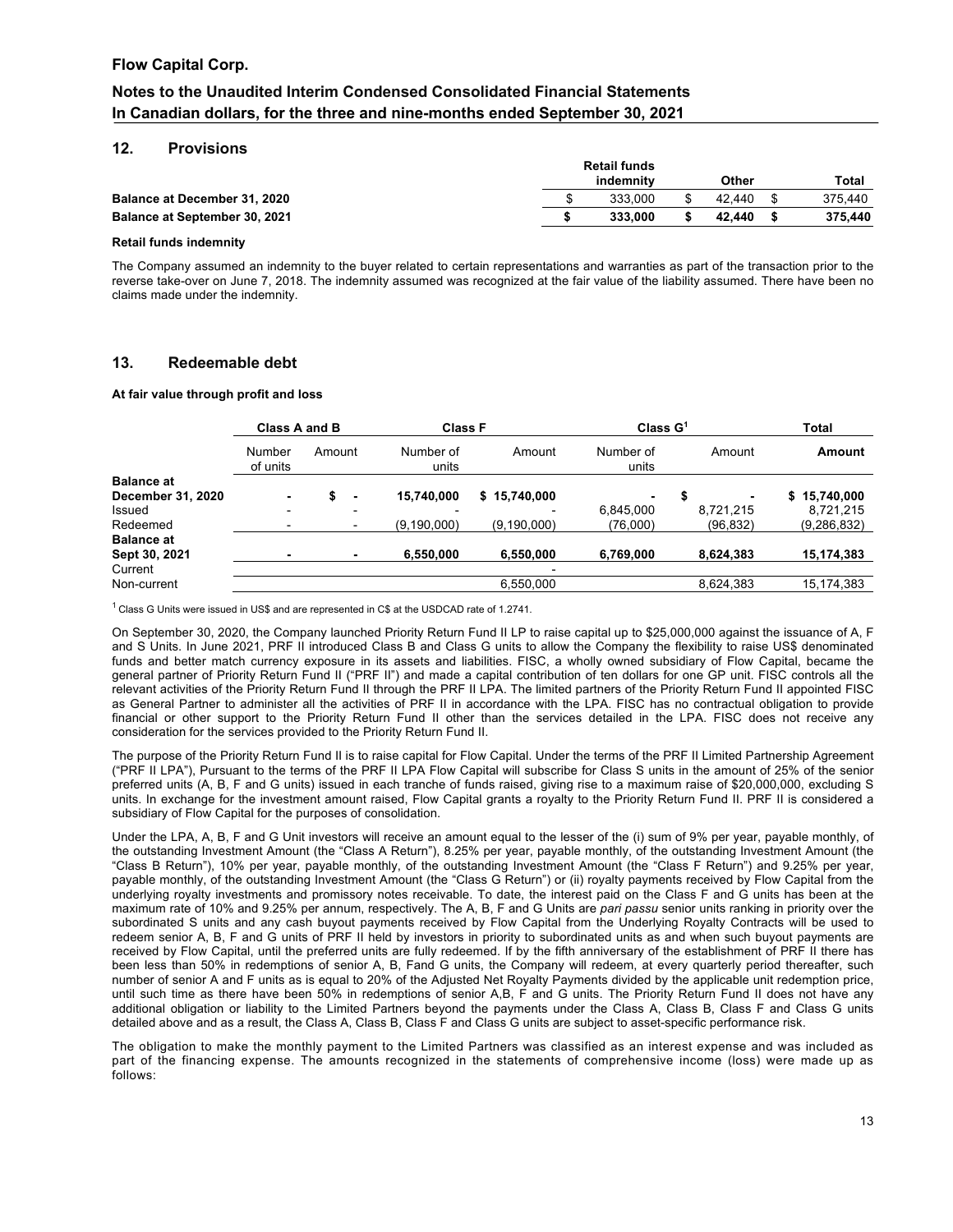# **Notes to the Unaudited Interim Condensed Consolidated Financial Statements In Canadian dollars, for the three and nine-months ended September 30, 2021**

|                                          | Three months<br>ended<br>Sept 30, 2021 |    | Three months<br>ended<br>Sept 30, 2020 |    | Nine months<br>ended<br>Sept 30, 2021 |    | Nine months<br>ended<br>Sept 30, 2020 |
|------------------------------------------|----------------------------------------|----|----------------------------------------|----|---------------------------------------|----|---------------------------------------|
| Interest expense on PRF I Class A units  | \$<br>$\overline{\phantom{a}}$         | S  | 199.717                                | \$ | ۰.                                    | \$ | 640,074                               |
| Interest expense on PRF II Class F units | 192.524                                |    | $\overline{\phantom{0}}$               |    | 952.836                               |    |                                       |
| Interest expense on PRF II Class G units | 180.348                                |    | $\overline{\phantom{0}}$               |    | 212.351                               |    |                                       |
| <b>Total</b>                             | \$<br>372.872                          | \$ | 199.717                                | -S | 1,165,187                             | S  | 640,074                               |

Included in the accounts payable was \$1,856,364 in amounts received in advance from investors in PRF II, towards a financing that was closed after the reporting period. This amount has been included in the statement of cash flows as a financing activity.

### **14. Share capital and other components of equity**

#### **Common shares**

The authorized share capital of the Company consists of an unlimited number of voting common shares without par value. The issued and outstanding common shares at September 30, 2021 were 31,240,077.

The Company announced on December 24, 2020, a normal course issuer bid ("Third Common Share NCIB") through the facilities of the TSXV, permitting the Company to repurchase, for cancellation up to 2,548,000 common shares of the Company, representing approximately 7.92% of the Company's pre-consolidation issued and outstanding common shares. The Third Common Share NCIB started on December 30, 2020 and will finish on December 29, 2021. Between December 30, 2020 and September 30, 2021, 915,000 common shares were repurchased at a weighted-average price per share of \$0.4280 for a total cost of \$391,652.

#### **Share warrants**

The details of the share warrants outstanding at September 30, 2021 were:

| <b>Number of Warrants</b> |                       |               |                                    |
|---------------------------|-----------------------|---------------|------------------------------------|
| outstanding               | <b>Exercise price</b> | Expiry date   | Remaining contractual life (years) |
| 2.516.345                 | \$0.44                | June 26, 2023 |                                    |

#### **Stock Options**

The Company maintains a 10% "rolling" stock option plain to develop the interest of and provide an incentive to eligible employees, directors and consultants of the corporation and its affiliates. The Plan provides for the issuance of a maximum of 10% of the issued and outstanding common shares. Options granted may vest over certain time periods within the option period, which will limit the number of options that may be exercised. Each stock option is exercisable into one common share of the Company at the price specified in the terms of the option.

|                            | Number of<br><b>Options</b> | Number of<br><b>Options</b> |                       |                            | Remaining<br>contractual |
|----------------------------|-----------------------------|-----------------------------|-----------------------|----------------------------|--------------------------|
| <b>Original Issue Date</b> | Outstanding                 | Exercisable                 | <b>Exercise Price</b> | <b>Expiry Date</b>         | life (years)             |
| November 18, 2016          | 52.083                      | 52.083                      | \$0.63                | November 18, 2021          | 0.13                     |
| June 13, 2018              | 1.550.000                   | 1.085.000                   | \$0.36                | June 13, 2023              | 1.70                     |
| December 4, 2018           | 1.000.000                   | 600.000                     | \$0.36                | December 4, 2023           | 2.18                     |
| May 1, 2020                | 500.000                     | 150,000                     | \$0.36                | April 30, 2027             | 5.58                     |
| May 27, 2020               | 100.000                     | 30.000                      | \$0.36                | May 26, 2027               | 5.65                     |
| Total                      | 3,202,083                   | 1,917,083                   |                       |                            |                          |
| Weighted average           |                             |                             |                       | Weighted average           |                          |
| exercise price             | \$0.3645                    | \$0.3674                    |                       | remaining contractual life | 2.55                     |

During the nine months ended September 30, 2021, 125,000 options were forfeited, and 186,484 options were cancelled.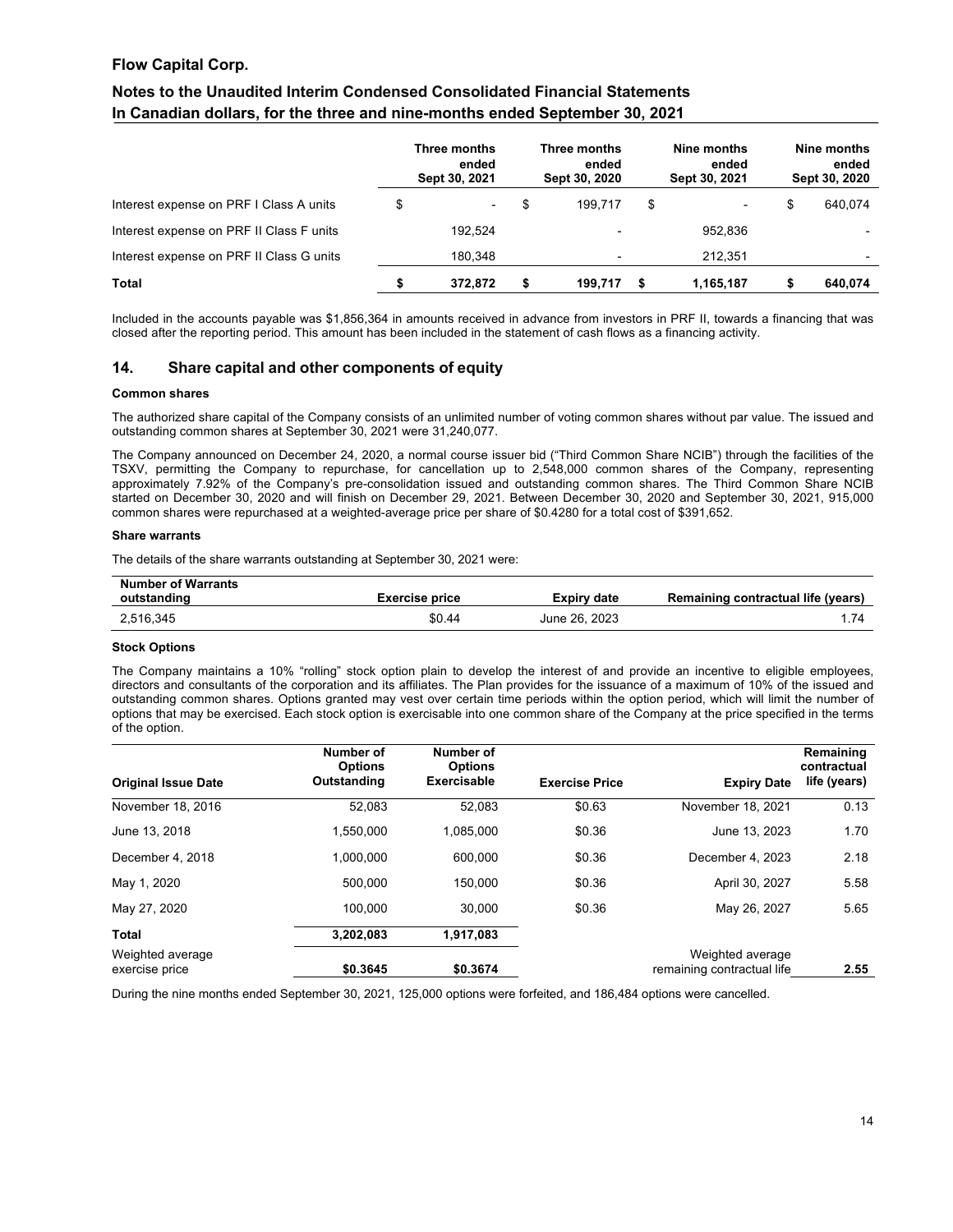# **Notes to the Unaudited Interim Condensed Consolidated Financial Statements In Canadian dollars, for the three and nine-months ended September 30, 2021**

# **15. Revenues**

### *i) Income from investments at fair value*

|                                                                                  |    | <b>Three months</b><br>ended<br>Sept 30, 2021 |    | Three months<br>ended<br>Sept 30, 2020 |    | Nine months<br>ended<br>Sept 30, 2021 |    | Nine months<br>ended<br>Sept 30, 2020 |  |
|----------------------------------------------------------------------------------|----|-----------------------------------------------|----|----------------------------------------|----|---------------------------------------|----|---------------------------------------|--|
| Royalty and loan payment income                                                  |    |                                               |    |                                        |    |                                       |    |                                       |  |
| Royalty payment income                                                           | \$ | 423,709                                       | \$ | 1,526,033                              | \$ | 2,763,344                             | \$ | 3,551,825                             |  |
| Loan interest income                                                             |    | 759,157                                       |    | 84,759                                 |    | 1,721,779                             |    | 248,345                               |  |
| Promissory notes receivable income                                               |    |                                               |    |                                        |    |                                       |    | 36,884                                |  |
| <b>Total</b>                                                                     | \$ | 1,182,866                                     | \$ | 1,610,792                              | \$ | 4,485,123                             |    | \$3,387,054                           |  |
| Foreign exchange gains (losses)                                                  |    |                                               |    |                                        |    |                                       |    |                                       |  |
| Royalty agreements acquired and loans receivable                                 |    | 41,914<br>S                                   | \$ | (214, 793)                             | \$ | (290, 095)                            | \$ | 229,517                               |  |
| Other foreign exchange movements                                                 |    | 102,988                                       |    |                                        |    | 71,872                                |    |                                       |  |
| Total                                                                            | \$ | 144,901                                       | \$ | (214, 793)                             | \$ | (218, 223)                            | \$ | 229,517                               |  |
|                                                                                  | \$ | 150,562                                       | \$ | (215, 161)                             | \$ | (219, 974)                            | \$ | 231,163                               |  |
| Unrealized foreign exchange (loss) gain<br>Realized foreign exchange (loss) gain |    | (5,661)                                       |    | 368                                    |    | 1,751                                 |    | (1,646)                               |  |
| <b>Total</b>                                                                     | \$ | 144,901                                       | \$ | (214, 793)                             | \$ | (218, 223)                            | \$ | 229,517                               |  |
| Realized gains (losses) from sale of investment                                  |    |                                               |    |                                        |    |                                       |    |                                       |  |
|                                                                                  |    |                                               |    |                                        |    |                                       |    |                                       |  |
| Royalty agreements acquired<br>Equity securities in investee companies           | \$ | 1,018,880                                     | \$ | 250,000                                | \$ | 4,856,508                             | \$ | 250,000                               |  |
| gain recognized on sale                                                          |    | 3,869,293                                     |    |                                        |    | 4,397,472                             |    | 225,970                               |  |
| loss recognized on sale                                                          |    | (50, 402)                                     |    |                                        |    | (59, 913)                             |    |                                       |  |
| <b>Total</b>                                                                     |    | \$4,837,771                                   | \$ | 250,000-                               | \$ | 9,194,067                             | \$ | 475,970                               |  |
| Realized gain on sale of equity investments                                      | \$ | 3,869,293                                     | \$ |                                        | \$ | 4,357,972                             | \$ | 63,470                                |  |
| Transfer of fair value adjustment upon sale of shares                            |    |                                               |    |                                        |    | 39,500                                |    | 162,500                               |  |
| <b>Total</b>                                                                     | \$ | 3,869,293                                     | \$ |                                        | \$ | 4,397,472                             | \$ | 225,970                               |  |
|                                                                                  |    |                                               |    |                                        |    |                                       |    |                                       |  |
| <b>Adjustments to fair value</b><br>Royalty agreements acquired                  |    | \$(1,819,008)                                 | \$ | 2,911,733                              | \$ | (4,728,533)                           | \$ | 2,416,599                             |  |
| Allowance for losses on loans receivable                                         |    | (200, 708)                                    |    |                                        |    | (200, 708)                            |    |                                       |  |
| Equity securities in investee companies                                          |    | (4,262,744)                                   |    | (804, 299)                             |    | (1,487,104)                           |    | (555, 844)                            |  |
| <b>Total</b>                                                                     |    | \$ (6, 282, 460)                              | \$ | 2,107,434                              | \$ | (6, 416, 345)                         | \$ | 1,860,755                             |  |
| ii) Other income                                                                 |    |                                               |    |                                        |    |                                       |    |                                       |  |
| Other investment income and gains                                                |    |                                               |    |                                        |    |                                       |    |                                       |  |
| Interest income on invested cash and cash<br>equivalents                         | \$ | (62, 173)                                     | \$ | 85,348                                 | \$ | 39,357                                | \$ | 318,949                               |  |
| COVID19 wage subsidy                                                             |    |                                               |    |                                        |    |                                       |    | 44,044                                |  |
| Gain on repurchase of convertible debentures                                     |    |                                               |    | 415                                    |    |                                       |    | 790                                   |  |
| Total                                                                            | \$ | (62, 173)                                     | \$ | 85,763                                 | \$ | 39,357                                | \$ | 363,783                               |  |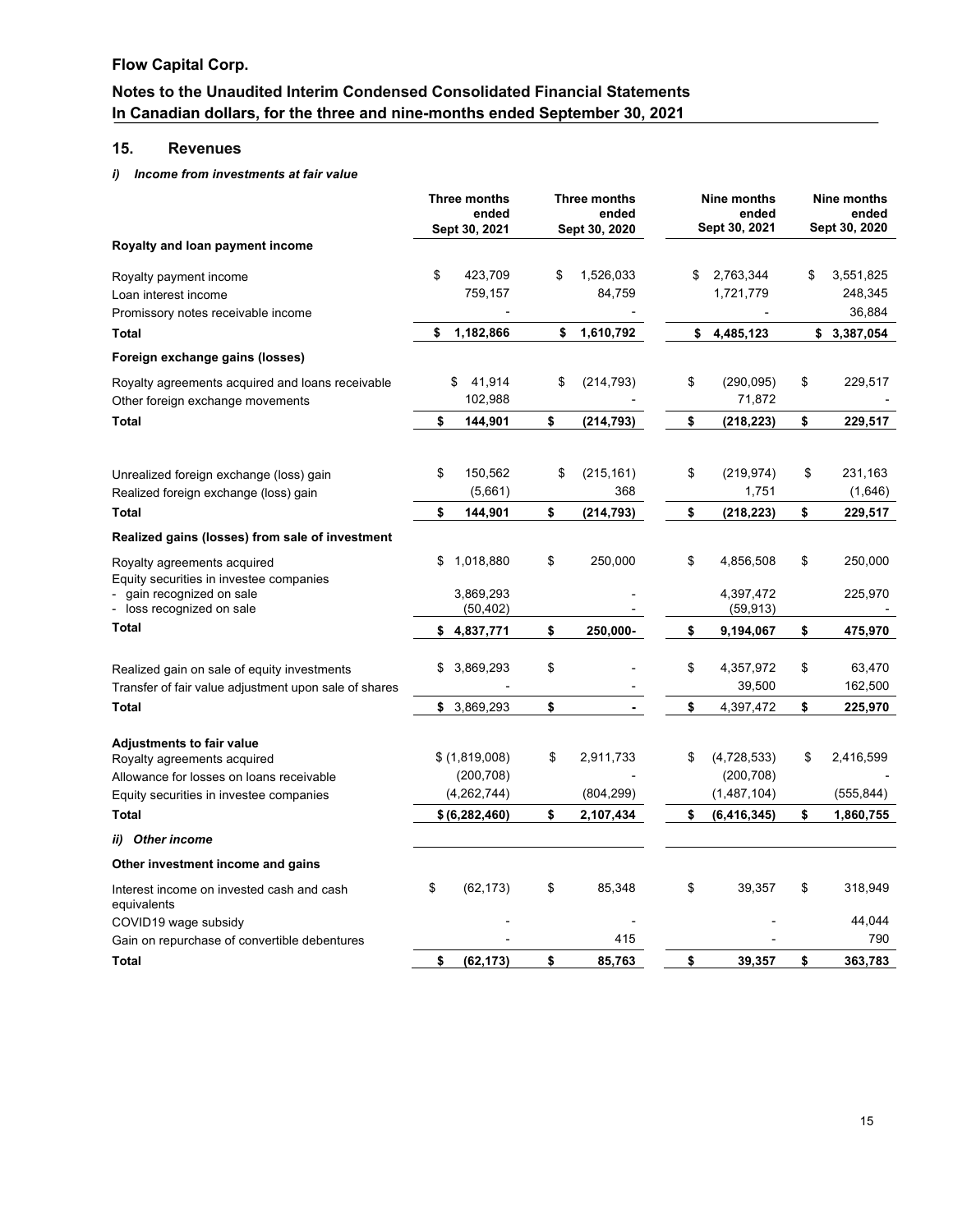# **Notes to the Unaudited Interim Condensed Consolidated Financial Statements In Canadian dollars, for the three and nine-months ended September 30, 2021**

### **16. Employee benefit expense**

|                                                  |    | Three months<br>ended<br>Sept 30, 2021 |    | Three months<br>ended<br>Sept 30, 2020 |    | Nine months<br>ended<br>Sept 30, 2021 | Nine months<br>ended<br>Sept 30, 2020 |           |  |
|--------------------------------------------------|----|----------------------------------------|----|----------------------------------------|----|---------------------------------------|---------------------------------------|-----------|--|
| Wages and salaries                               | \$ | 274.129                                | \$ | 328,111                                | \$ | 878.412                               | \$                                    | 1,012,157 |  |
| Other benefits                                   |    | 6,655                                  |    | 10,392                                 |    | 23,730                                |                                       | 37,568    |  |
| Employer related costs for insurance, health tax |    | 18.094                                 |    | 6,205                                  |    | 56.744                                |                                       | 55,031    |  |
| Salaries, benefits and other staffing costs      |    | 298.879                                |    | 344.708                                |    | 958,886                               |                                       | 1,104,756 |  |
| Restructuring costs                              |    |                                        |    |                                        |    | 65.579                                |                                       | 447.770   |  |
| Share-based compensation (Note 17)               |    | 24.590                                 |    | 123.467                                |    | 80.889                                |                                       | 294,579   |  |
| <b>Total</b>                                     |    | 323.469                                | S  | 468.175                                | S  | 1,105,354                             | \$                                    | 1,847,105 |  |

## **17. Share-based compensation**

The amounts recognized in the statement of comprehensive income (loss) were made up as follows:

|                                                                                          | Three months  |        | Three months  |         | Nine months   |        | Nine months   |         |
|------------------------------------------------------------------------------------------|---------------|--------|---------------|---------|---------------|--------|---------------|---------|
|                                                                                          | ended         |        | ended         |         | ended         |        | ended         |         |
|                                                                                          | Sept 30, 2021 |        | Sept 30, 2020 |         | Sept 30, 2021 |        | Sept 30, 2020 |         |
| Expense recognized for services provided based<br>on vesting conditions of stock options |               | 24.590 |               | 123.467 |               | 80,889 |               | 294.579 |

# **18. Financing expense**

|                           |  | Three months<br>ended<br>Sept 30, 2021 | Three months<br>ended<br>Sept 30, 2020 | Nine months<br>ended<br>Sept 30, 2021 |             | Nine months<br>ended<br>Sept 30, 2020 |             |
|---------------------------|--|----------------------------------------|----------------------------------------|---------------------------------------|-------------|---------------------------------------|-------------|
| Convertible debentures    |  | $\overline{\phantom{a}}$               | 273.737                                |                                       | ۰           |                                       | 796.044     |
| Redeemable debt (Note 13) |  | 372.872                                | 1,199,717                              |                                       | 1.165.187   |                                       | 1.640.074   |
| <b>Total</b>              |  | 372.872                                | 1.473.454                              |                                       | \$1,165,187 |                                       | \$2,436,118 |

In the period ended September 30, 2020, the Company redeemed all the Class D bonus units in PRF I, in the amount of \$1,000,000. This is recorded as a financing expense.

### **19. Earnings/ (Loss) per share**

The following reflects the profit, loss and unit data used in the basic and diluted earnings per share computations:

|                                                                                                 | Three months<br>ended<br>Sept 30, 2021 | Three months<br>ended<br>Sept 30, 2020 | Nine months<br>ended<br>Sept 30, 2021 | Nine months<br>ended<br>Sept 30, 2020 |
|-------------------------------------------------------------------------------------------------|----------------------------------------|----------------------------------------|---------------------------------------|---------------------------------------|
| Profit/(loss) attributable to ordinary equity holders for<br>diluted earnings /(loss) per share | (1,040,381)                            | 2.928.517                              | 3.333.468                             | 3,294,435                             |
| Basic weighted average number of shares outstanding                                             | 31.240.077                             | 32.868.363                             | 31.464.474                            | 35.139.834                            |
| Diluted weighted average number of shares<br>outstanding                                        | 32.632.966                             | 32.868.363                             | 32.293.547                            | 35.139.834                            |

Due to the anti-dilutive impact, the same net loss attributable to ordinary equity holders and weighted average number of common shares have been used for both the basic and diluted earnings and loss calculations for the three and nine-month periods ended September 30, 2020.

### **20. Operating segment information**

Flow Capital operates as an investment firm providing revenue-linked capital and advisory services to emerging growth businesses. All of the Company's reported revenue is from external customers. The breakdown of the recognized revenue by country was:

|                      | Three months<br>ended<br>Sept 30, 2021 |           | Three months<br>ended<br>Sept 30, 2020 |           | Nine months<br>ended<br>Sept 30, 2021 |           | Nine months<br>ended<br>Sept 30, 2020 |           |
|----------------------|----------------------------------------|-----------|----------------------------------------|-----------|---------------------------------------|-----------|---------------------------------------|-----------|
| Canada               |                                        | 475.213   |                                        | 193.844   |                                       | 4.743.354 |                                       | 166.956   |
| <b>United States</b> |                                        | (654.308) |                                        | 3.645.352 |                                       | 2.340.625 |                                       | 6.600.123 |
| <b>Total</b>         |                                        | (179.095) |                                        | 3.839.196 |                                       | 7.083.979 |                                       | 6,767,079 |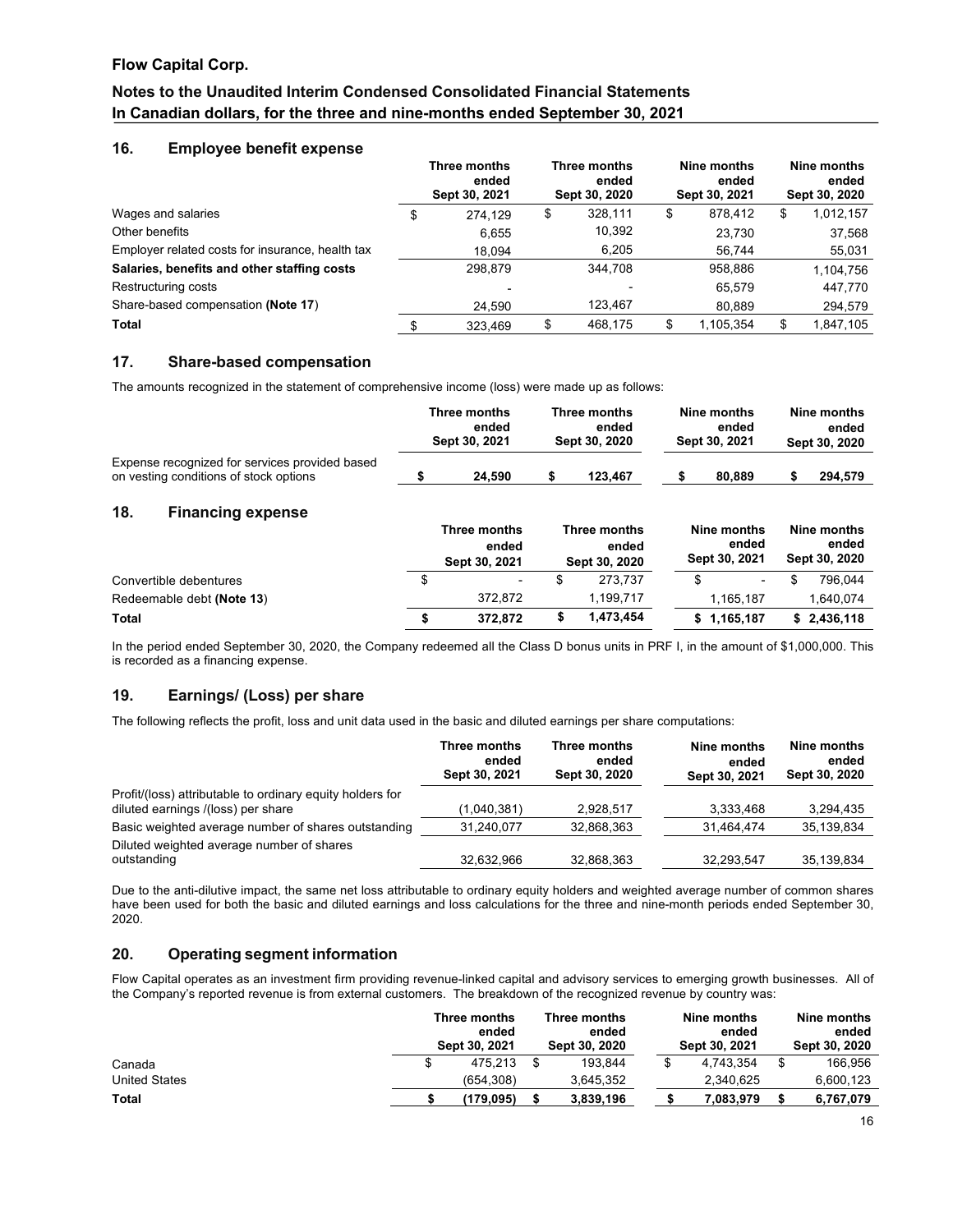# **Notes to the Unaudited Interim Condensed Consolidated Financial Statements In Canadian dollars, for the three and nine-months ended September 30, 2021**

For the nine months ended September 30, 2021, the royalty and loan payment income and the interest income on loans received for 5 (2020: 3) investees are 10% or more of the total.

### **21. Changes in working capital items**

|                                          | Three months<br>ended<br>Sept 30, 2021 |    | Three months<br>ended<br>Sept 30, 2020 | Nine months<br>ended<br>Sept 30, 2021 | Nine months<br>ended<br>Sept 30, 2020 |           |  |
|------------------------------------------|----------------------------------------|----|----------------------------------------|---------------------------------------|---------------------------------------|-----------|--|
| Royalty and loan payments receivable     | 167.265                                | \$ | 427.838                                | \$<br>200.150                         | æ                                     | 32,073    |  |
| Accounts receivable and accrued income   | $\overline{\phantom{0}}$               |    | (20)                                   | (62)                                  |                                       | 2,871     |  |
| Prepaid royalty                          | $\overline{\phantom{a}}$               |    | (78,000)                               |                                       |                                       | (234,000) |  |
| Prepaid expenses and other receivables   | 174.351                                |    | 79.810                                 | 40.364                                |                                       | 13.671    |  |
| Accounts payable and accrued liabilities | (2,943,793)                            |    | (440, 125)                             | (2,900,560)                           |                                       | (81,211)  |  |
| Lease termination fee                    | 1,856,364                              |    |                                        | 2,196,564                             |                                       |           |  |
| <b>Total</b>                             | (745.812)                              |    | (10, 497)                              | (463, 544)                            |                                       | (266.596) |  |

Included in the changes in working capital was an amount of \$340,200 payable as a fee towards the early termination of a lease obligation (refer Note 10). At September 30, 2021, the balance for accounts payable includes \$1,856,364 in amounts received in advance from investors in PRF II, towards a financing that was closed after the reporting period. These amounts have been included in the statement of cash flows as a financing activity.

### **22. Events after the reporting period**

The following events occurred after the end of the reporting period:

- On October 5, 2021, the Company announced that it had raised an additional US\$1.8 million (C\$ 2,300,000) in the Flow Priority Return Fund II LP.
- On October 28, 2021 the Company closed a US\$2,000,000 (C\$ 2,480,000) investment in VET24SEVEN, INC. (**"AskVet"**) a technology based pet wellness platform. Under the terms of the investment, Flow Capital will earn a fixed interest on the total investment and received warrants at a strike price to be determined by a subsequent equity financing by AskVet.
- On November 10, 2021, the Company closed a US\$1,500,000 (C\$ 1,873,000) investment in Kovo Healthtech Corporation ("**Kovo**") (TSXV: KOVO), a healthcare technology company providing revenue lifecycle management services. Under the terms of the investment, Flow Capital will earn a fixed interest on the total investment and received warrants at a strike price determined by the 10-day VWAP of the Kovo stock at the time of issuance.

### **23. Contingencies**

Under a share purchase agreement dated March 11, 2016 (the "SPA") with Brant Securities Limited ("Brant"), the wholly owned subsidiary, Aston Hill Securities Inc. ("AHS"), was sold to Brant. Under the SPA, the Company agreed to indemnify Brant in respect of certain claims, limited to a maximum amount of \$300,000. Two notices of claims have been received in respect of this indemnity arising from two third-party claims against Brant by a former AHS client. The Company, based upon the recourse terms relating to other agreements with Brant, believes that it is unlikely that the Company will have to make a \$300,000 payment.

In January 2019, the Company was served with a statement of claim on behalf of a former employee of Front Street Capital 2004. The claim is for damages and wrongful dismissal and relates back to the period prior to December 2016. On January 31, 2019, the Company filed a Notice of Intent to Defend.

In June 2019, the Company was served with a statement of claim on behalf of an employee who was employed by the Global Partners business and who decided not to take up the employment offer by the buyer when the business was sold in April 2019. On March 18, 2021, the Company has settled the claim for a nominal amount.

In November 2019, the Company undertook a commitment to complete a restructuring. This restructuring involves a contract payment to an employee who was a key management personnel during the year ended December 31, 2020. The final contract payment amount had not been finalized and the Company had recorded a payable of \$293,750 on December 31, 2019. As of September 30, 2021, the Company has paid \$293,750 and is in discussions to settle the final contract payment amount.